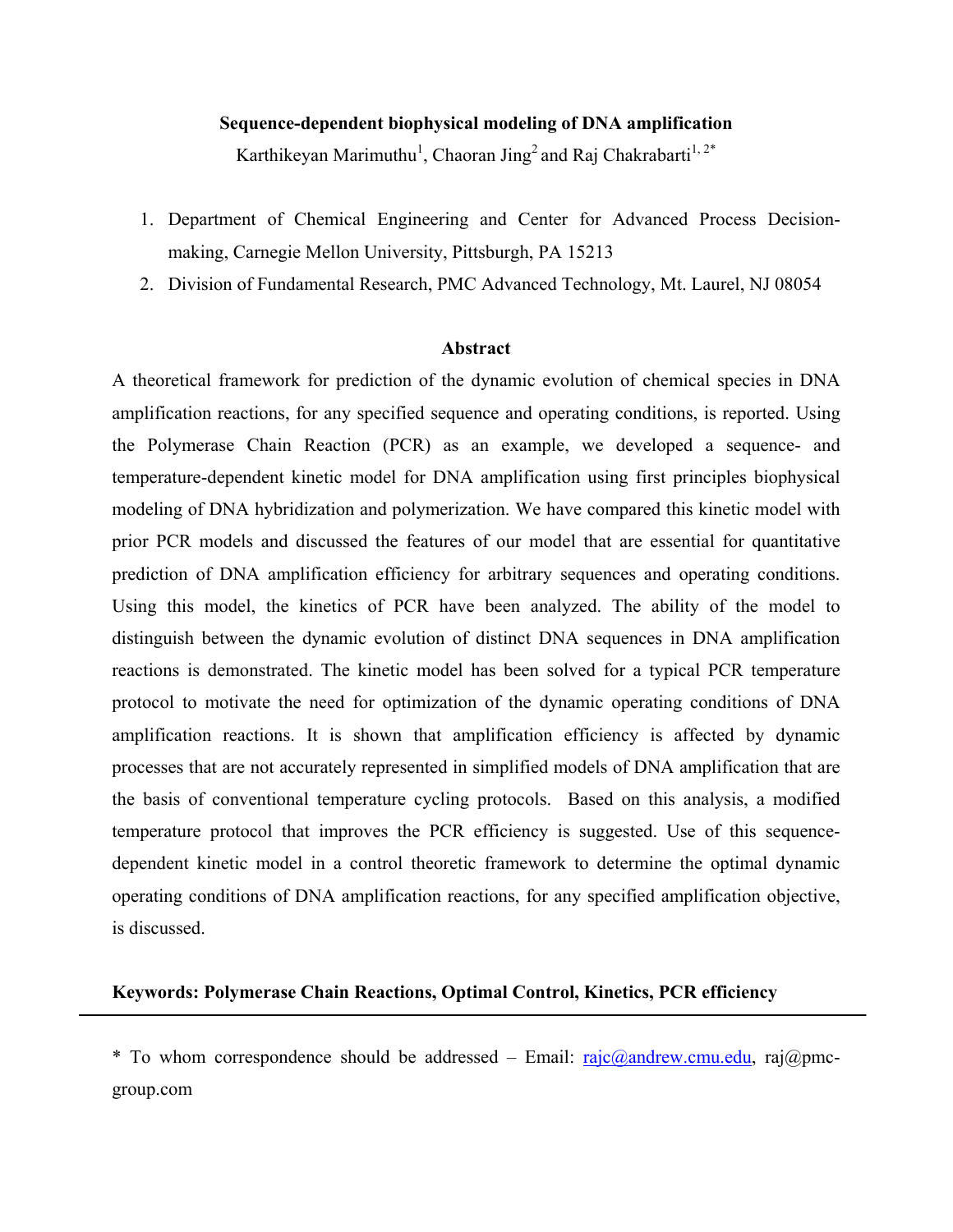#### 1. **Introduction**

DNA amplification is the process of geometric growth of the number of double-stranded DNA (dsDNA) molecules in solution through repeated replication of single-stranded DNA (ssDNA) templates. Due to the universal need to amplify DNA for applications ranging from molecular cloning to DNA sequencing, such methods have arguably become the central technology of modern molecular biology. The polymerase chain reaction (PCR), the most common DNA amplification reaction, is a cyclic amplification process that can produce millions of copies of double-stranded DNA molecules starting from a single molecule. The traditional three-step PCR reaction cycle consists of (i) dsDNA denaturation, (ii) oligonucleotide primer annealing to the resulting ssDNAs, and (iii) polymerase-mediated extension steps to produce two dsDNA molecules. This cycle is repeated 20-30 times, resulting in geometric growth of the number of DNA molecules. The base of the exponent for geometric growth is termed the amplification efficiency of a cycle.

Despite the fact that the notion of thermal cycling is based on a dynamic picture of DNA amplification, there are currently no models of DNA amplification kinetics that are capable of predicting the evolution of reaction products for general sequences and operating conditions. Without such a model, the optimal temperature cycling protocol for the reaction – which is sequence specific - cannot be computed, and reductions in cycle efficiency (either through decreased reaction yield or specificity compared to the theoretical maximum values) can occur. Due to geometric growth, reductions in the cycle efficiency can result in dramatically diminished efficiency of the overall reaction, and substantial efforts have hence been dedicated to improving the efficiency of DNA amplification reactions (1,2).

In the absence of predictive models for DNA amplification, the operating conditions for PCR reactions are typically selected based on qualitative analysis of their kinetics and thermodynamics, given the desired amplification objective. Over the past two decades, many variants of DNA amplification have been invented based on the notions of DNA denaturation, annealing and polymerization, each tailored to a particular amplification objective. Each such reaction (which is typically assigned its own acronym) is based on a temperature cycling protocol determined through analysis of reaction thermodynamics and a qualitative analysis of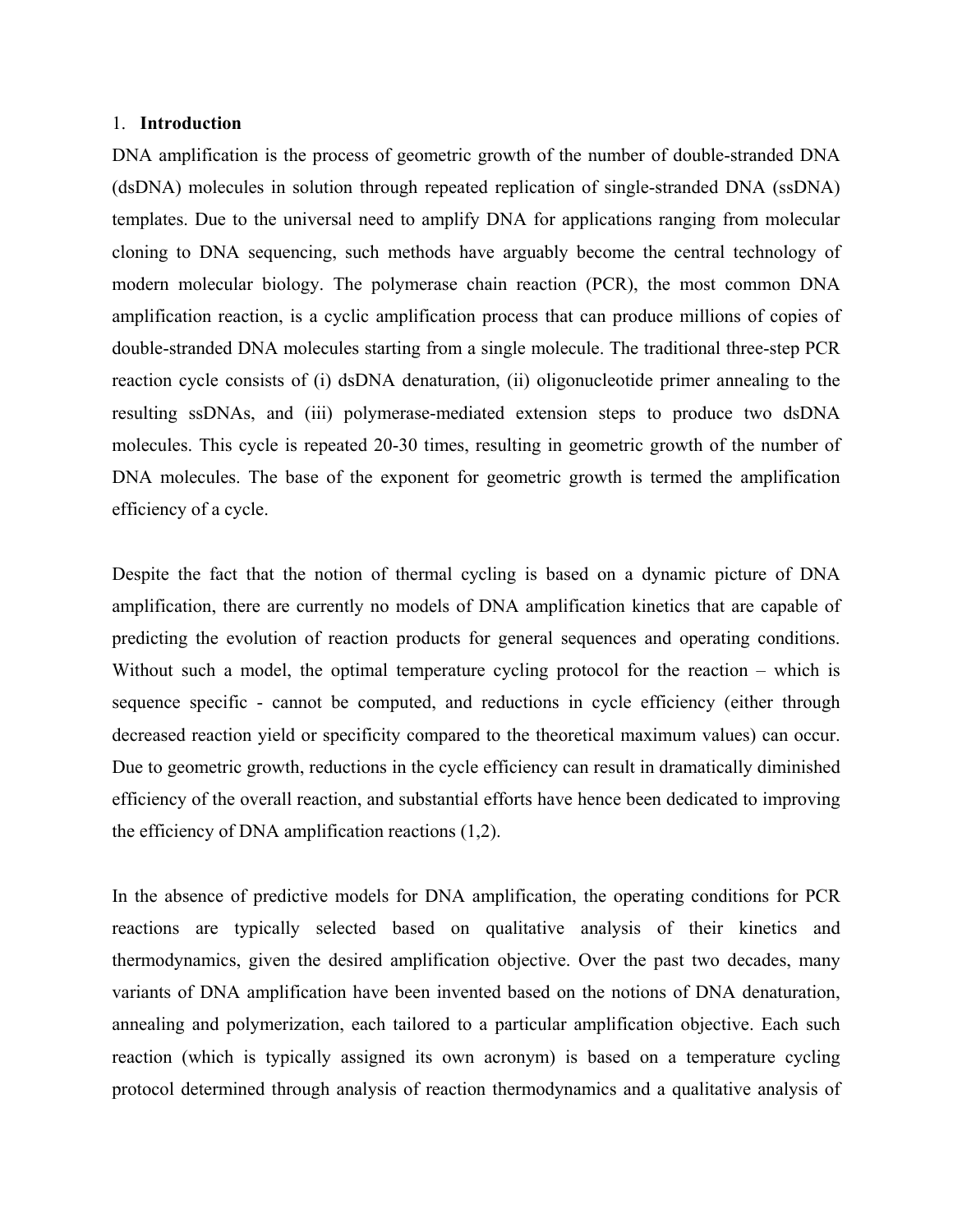kinetics. A simple example of a temperature cycling protocol that involves modifications to the conventional prescription is the use of two-step PCR cycles (3), wherein annealing and extension occur simultaneously at a properly chosen temperature.

A general approach to kinetic modeling of DNA amplification has applications to the design of new types of amplification reactions, in addition to enhancement of existing reactions. In the language of systems engineering, the selection of the optimal trajectory of a manipulated input variable such as temperature is referred to as dynamic optimization or optimal control (4). This paper is concerned with the establishment of a foundation for the dynamic optimization of DNA amplification reactions, which can be used for the automated computation (rather than qualitative selection) of temperature cycling protocols. To date, quantitative sequence-dependent modeling of DNA amplification has been largely restricted to the thermodynamics of the reaction. Prior reports of kinetic models for PCR have proven inadequate for the purposes of dynamic PCR optimization. For example, Rychlik *et al* (5) developed an empirical equation to determine an optimal annealing temperature that maximizes the final DNA concentration. Using a probabilistic PCR kinetic model, Stolovitzky and Cecchi (6) developed a method to calculate the cycle efficiency for PCR quantification. Velikanov and Kapral (7) proposed a Markov process approach to optimize the extension step of PCR . Yang *et al* (8) discussed the effect of annealing temperature on the concentration of different targets in a multiplex reaction and gave the temperature vs. concentration profile for all the targets. Though the above-developed approaches predict the PCR efficiency, they have several fundamental limitations. For example, Rychlik et al's model does not have a theoretical foundation for prediction of the optimal annealing temperature and their empirical correlation is purely based on the limited number of experiments. Stolovitzky and Cecchi's (6) and Velikanov and Kapral's (7), kinetic model did not account for the sequence dependence of amplification kinetics or were limited to a single step of the reaction.

 A so-called state space model is required for dynamic optimization of DNA amplification. State space models are systems of differential equations that, when solved, describe the dynamics of the system, along with algebraic constraints and specified parameters (e.g., rate parameters such as activation energies and pre exponential factors) whose values are either predicted based on first-principles theory, independently measured in off-line experiments, or indirectly estimated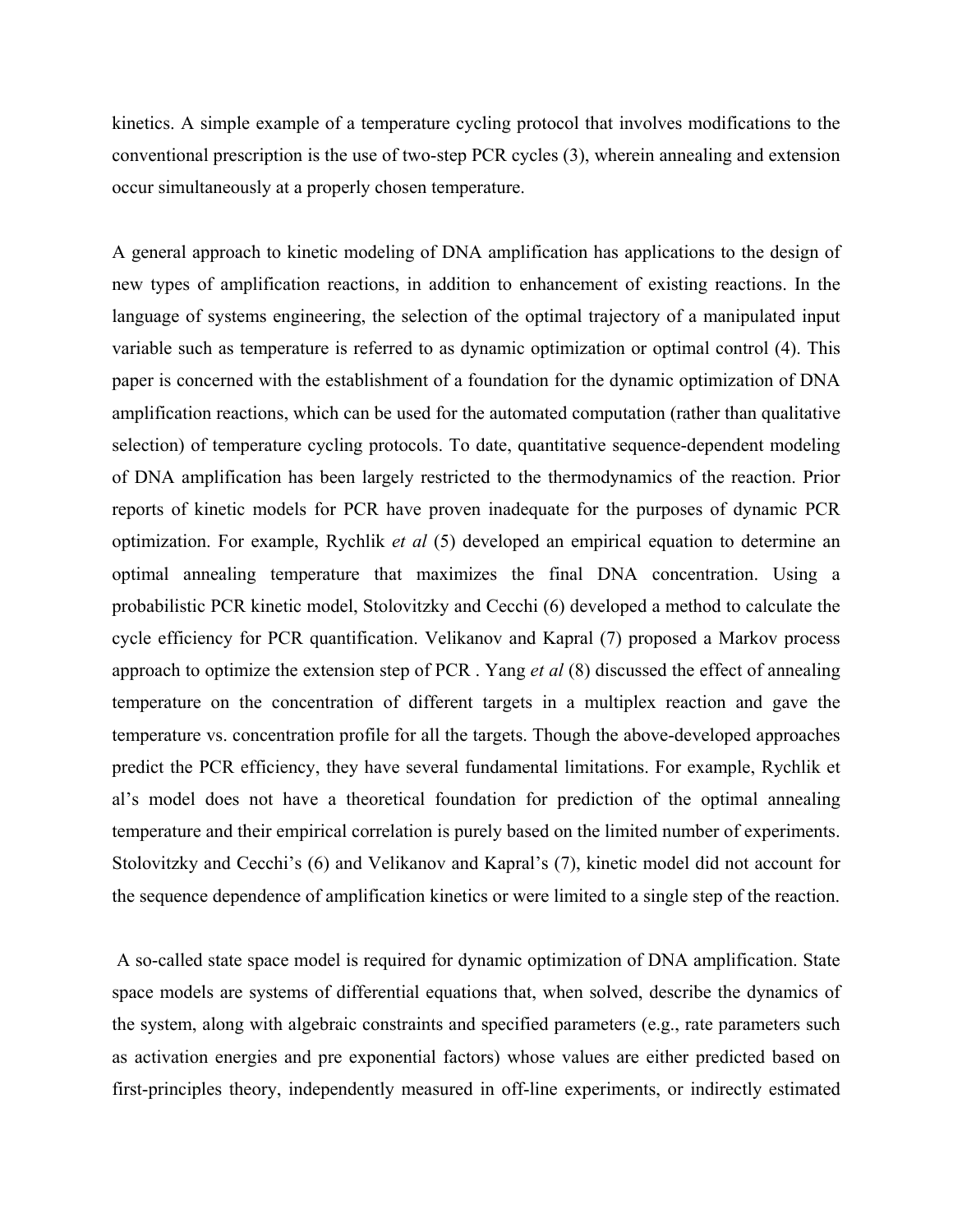through online measurement of observable quantities during the evolution of the system. Across the published literature, proposed state space models (9, 10, 11, 12, 13) have been incapable of predicting PCR amplification efficiencies. This is because no generalization has been made regarding the dependence of kinetic parameters on both i) the DNA sequence and ii) temperature. None of these kinetic models are both sequence- and temperature-dependent. It is quite evident from the nearest neighbor method which can be used to calculate the DNA annealing reaction free energy equilibrium constant of DNA hybridization is temperature and sequence dependent. Datta and Licata (14) reported temperature-dependent equilibrium dissociation constants for the enzyme binding reaction. Huang *et al* (15) and Innis *et al* (16) reported temperature-dependent enzyme extension reaction rates. Therefore, the kinetic parameters of the three steps of PCR are highly dependent on the sequence composition and temperature of the reaction. Accurate and computationally efficient sequence-dependent state space models, which are essential to solve such problems, require a combination of fundamental biophysical modeling with dynamical systems theory. This notion of sequence-dependent modeling of the kinetics of biochemical reaction networks, which has various applications in dynamical systems biology, is introduced here as one of the contributions of the present work.

In this paper, we develop the first sequence-dependent kinetic model for PCR reactions that is suitable for engineering control, validating this state space model through comparison to experimental data. First principles models are essential for proper prediction of DNA kinetic rate parameters for any arbitrary DNA sequence. The model introduced herein is based on quantitative biophysical modeling of DNA melting, annealing, and polymerization, which together enable a mapping of a given DNA sequence and polymerase enzyme onto temperaturedependent kinetic rate constants for the DNA amplification reaction. Such sequence-dependent modeling of amplification kinetics has been enabled, in part, by recent developments in the theory of DNA hybridization kinetics (17). One benefit of such complete state space models for PCR is the ability to achieve similar or enhanced amplification efficiencies or specificities in greatly reduced time, through the exploitation of dynamic processes – such as simultaneous annealing and extension - that are not represented in simplified models of DNA amplification, but which play a major role in determining the evolution of chemical species. Prospects for the application of these sequence-dependent models in the formulation of optimal control problems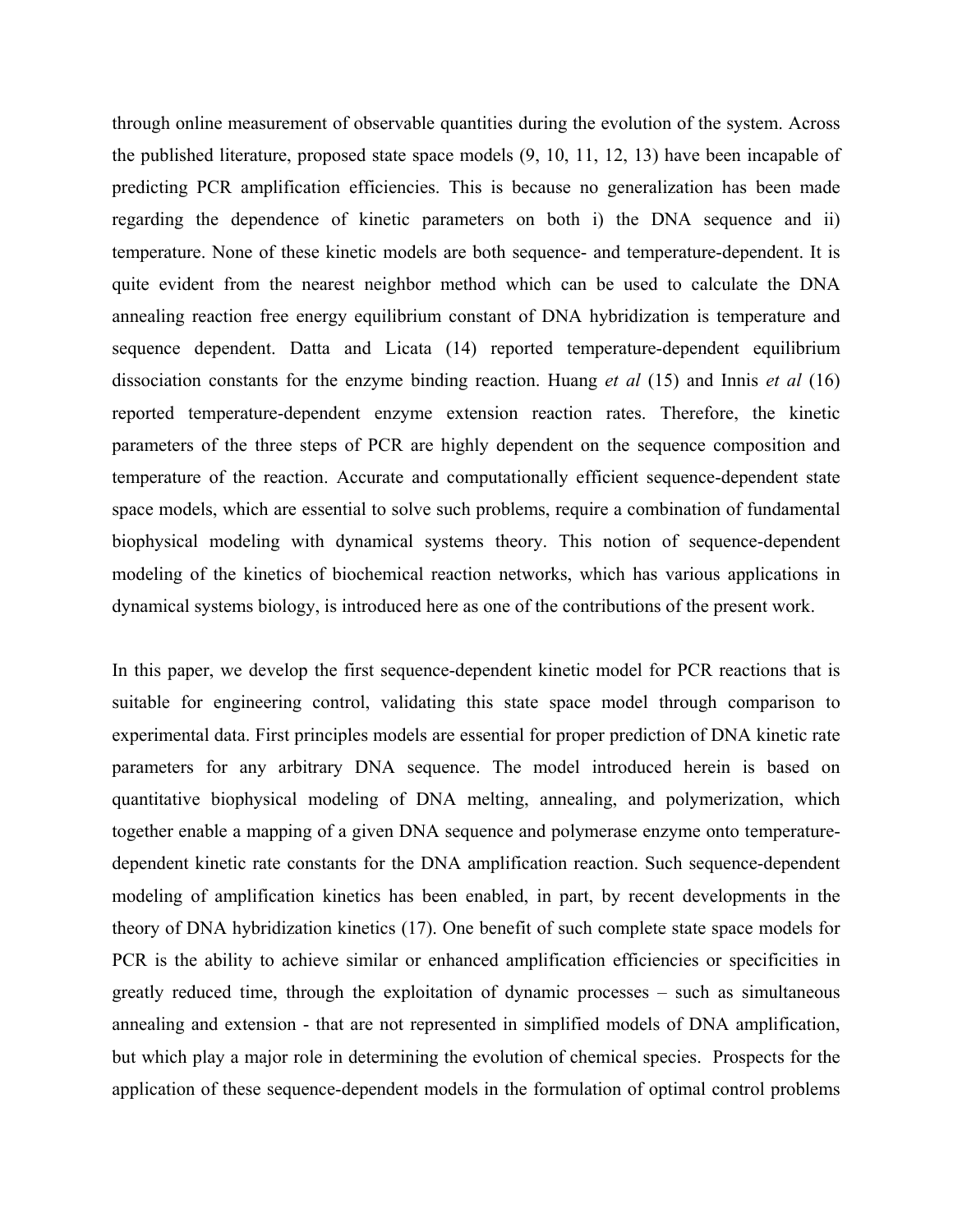that can enable the computation of optimal cycling strategies, for any specified objective, are discussed.

#### **2. Kinetic Model for PCR**

A kinetic model of PCR consists of kinetic models of melting, annealing, enzyme binding and extension reactions. In this work we have developed a sequence- and temperature dependent state space model for PCR and analyzed its kinetics.

### **2.1 Annealing Kinetics**

Reaction R1 represents an annealing reaction between the single strands (*S*) and primers (*P*).

$$
S + P \underset{k_r}{\leftrightarrow} SP
$$
 (R<sub>1</sub>)

Marimuthu and Chakrabarti (17) developed a sequence and temperature dependent method to estimate the annealing reaction rate constants. Here we summarize their method that needs to be followed to estimate annealing rate constants.

#### **2.1.1. Estimation of annealing rate constants.**

1. Determine the overall Gibbs free energy and hence the equilibrium constant *Kannealing* for a given sequence at the chosen annealing temperature using the Nearest Neighbor model.

$$
K_{annealing} = \frac{k_f}{k_r} = \exp\left(-\frac{\Delta G_{annealing}}{RT}\right)
$$

2. Determine the relaxation time, a characteristic time constant that determines the evolution of reaction coordinates toward equilibrium, at a chosen temperature using either one - or two-sided melting. Denoting by the probability of *i* bases of the primer being hybridized, for a homogeneous sequence the master equation is that of biased one-dimensional random walk with partially reflecting boundary conditions: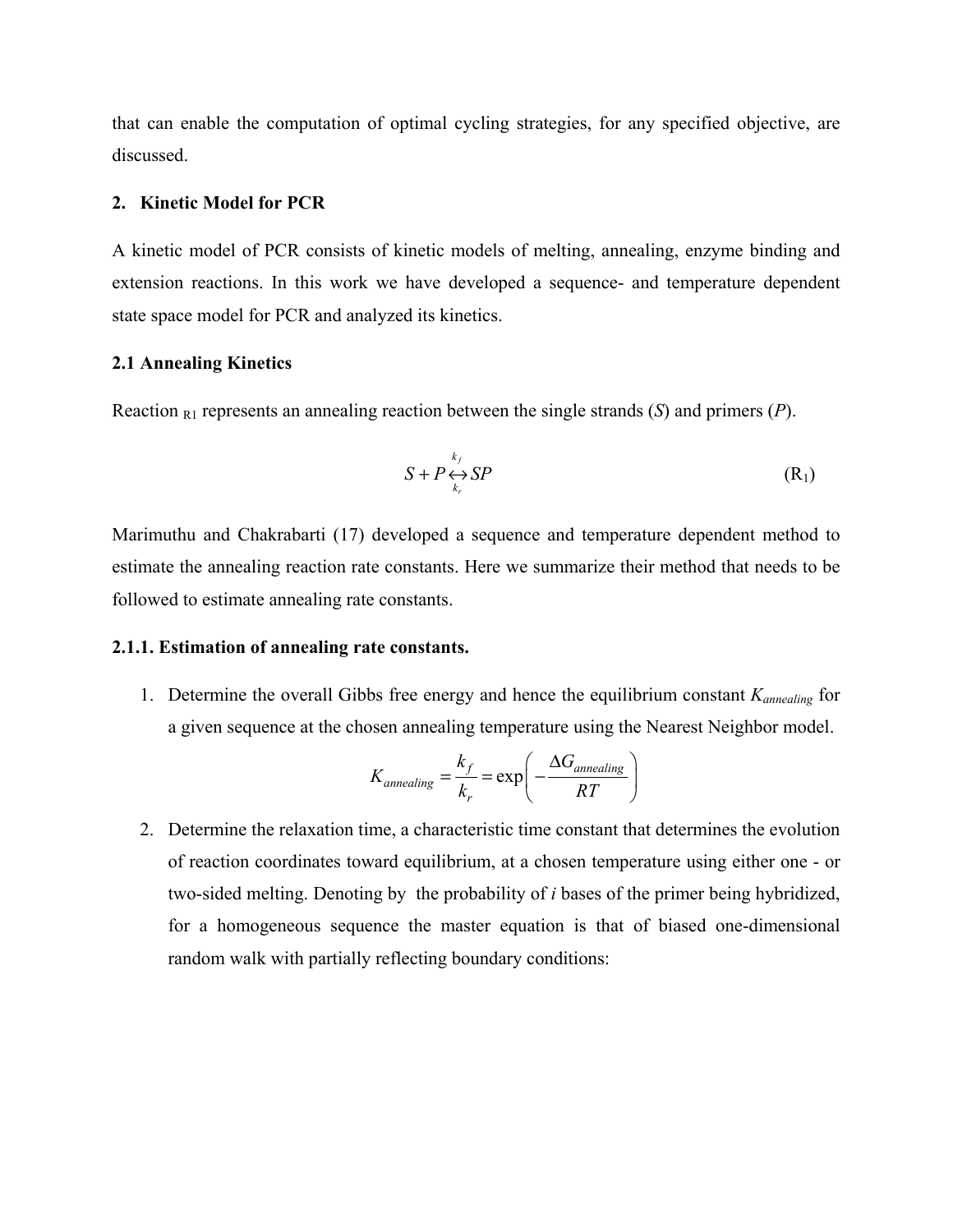$$
\frac{\partial}{\partial t} \wp(0,t) = -k_f \wp(0,t) + k_r \wp(1,t)
$$
\n
$$
\frac{\partial}{\partial t} \wp(i,t) = -(k_f + k_r) \wp(i,t) + k_f \wp(i-1,t) + k_r \wp(i+1,t), \quad i = 1, 2, \dots, n-1
$$
\n
$$
\frac{\partial}{\partial t} \wp(n,t) = k_f \wp(n-1,t) - k_r \wp(n,t)
$$

Here we briefly review the method of Marimuthu and Chakrabarti (17) for calculating the relaxation time of such systems, including the more general case of two-sided heteropolymer melting.

 $\circ$  For the given length of primer write the reaction mechanism, for example, for  $N =$ 2.

$$
D_{0,0} \xrightarrow{k_{-1}} D_{0,1} \xrightarrow{k_{-2}} D_{0,2}
$$
  

$$
\sum_{i=1}^{n} \left| \sum_{i=1}^{n} D_{0,1} \right|
$$
  

$$
D_{1,0}
$$
  

$$
\sum_{i=1}^{n} \left| \sum_{i=1}^{n} D_{0,2} \right|
$$

o Obtain the values of the rate constants and other parameters as explained in Marimuthu and Chakrabarti (17) and Form the following state space matrix based on the above reaction mechanism

$$
A = \begin{bmatrix} -(k^{-1} + k_{-1}) & k_1 & k_1 & 0 \ k_{-1} & -(k_{-2} + k_1) & 0 & \sigma[D_{0,2eq}]\k_1 \ k^{-1} & 0 & -(k^{-2} + k_1) & \sigma[D_{0,2eq}]\k_1 \ 0 & k_{-2} & k^{-2} & -2\sigma[D_{0,2eq}]\k_1 \end{bmatrix}
$$

o Calculate the Eigenvalues  $\lambda_i$  of A.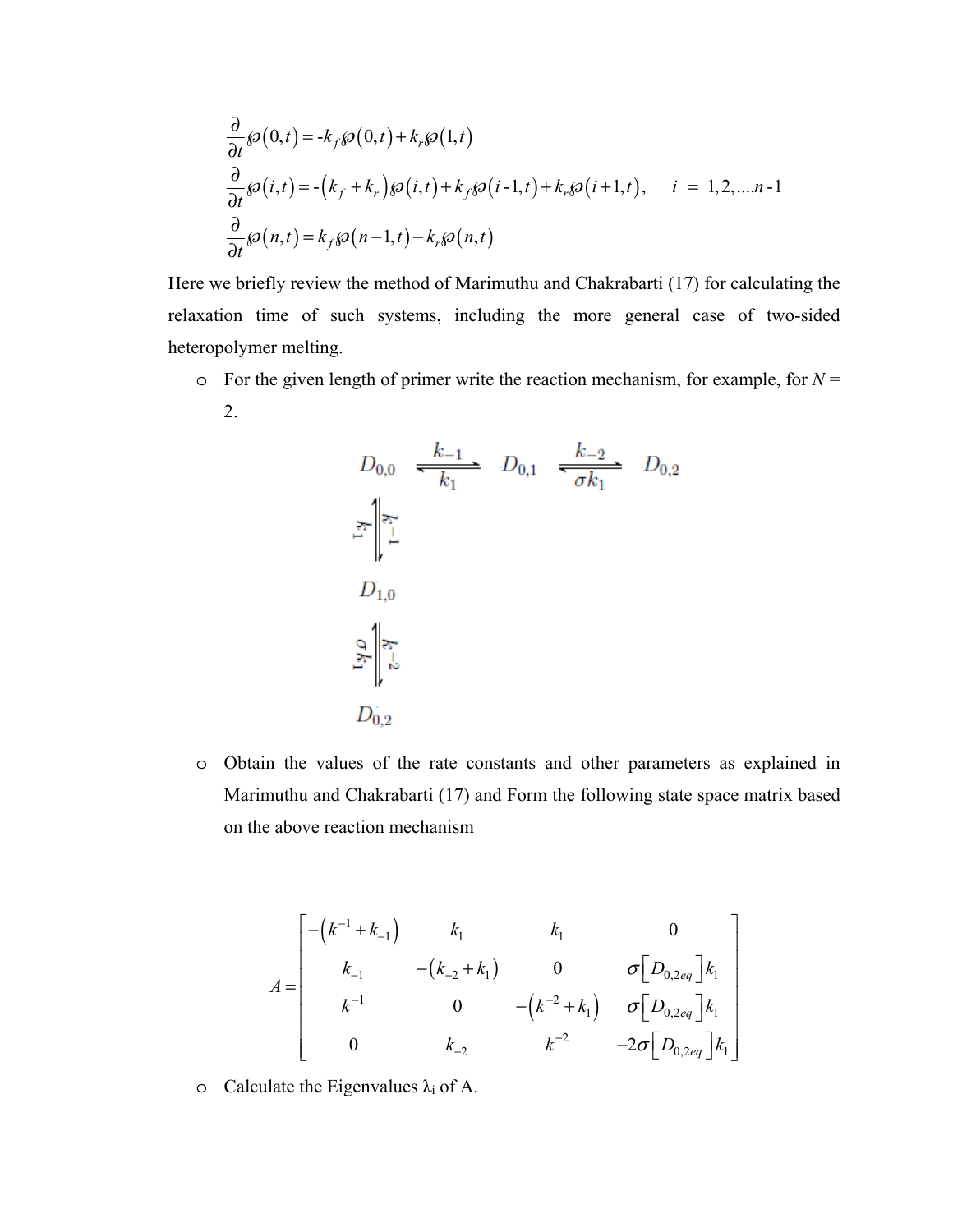o Calculate the relaxation as per the following equation.

$$
\tau = -\frac{1}{\max \lambda_i}
$$

3. Relaxation time for the reaction  $R_1$  in terms of  $k_f$  and  $k_r$  can be expressed as

$$
\tau = \frac{1}{k_f \left( \left[ S_{eq} \right] + \left[ P_{eq} \right] \right) + k_r}
$$

[*Seq*] and [*Peq*] should be determined based on the initial concentration of single strands and primers that are used to determine relaxation time in step 2.

- 4. Solve the two equations in steps 1 and 3 to determine  $k_f$  and  $k_r$ .
- Fig. 1 shows the above procedure as a flowchart.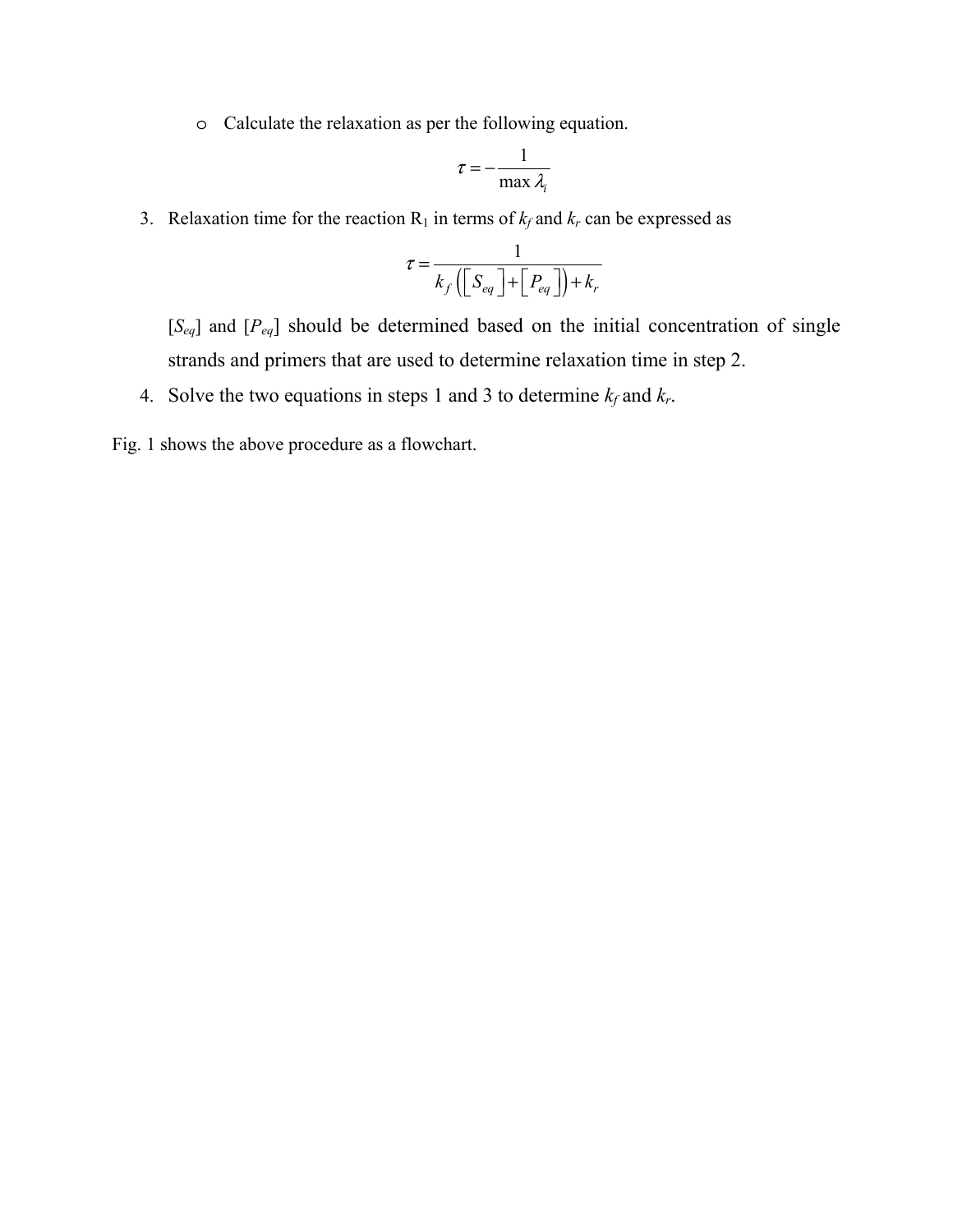

**Figure 1: Flowchart for the estimation of sequence and temperature dependent annealing rate constants.**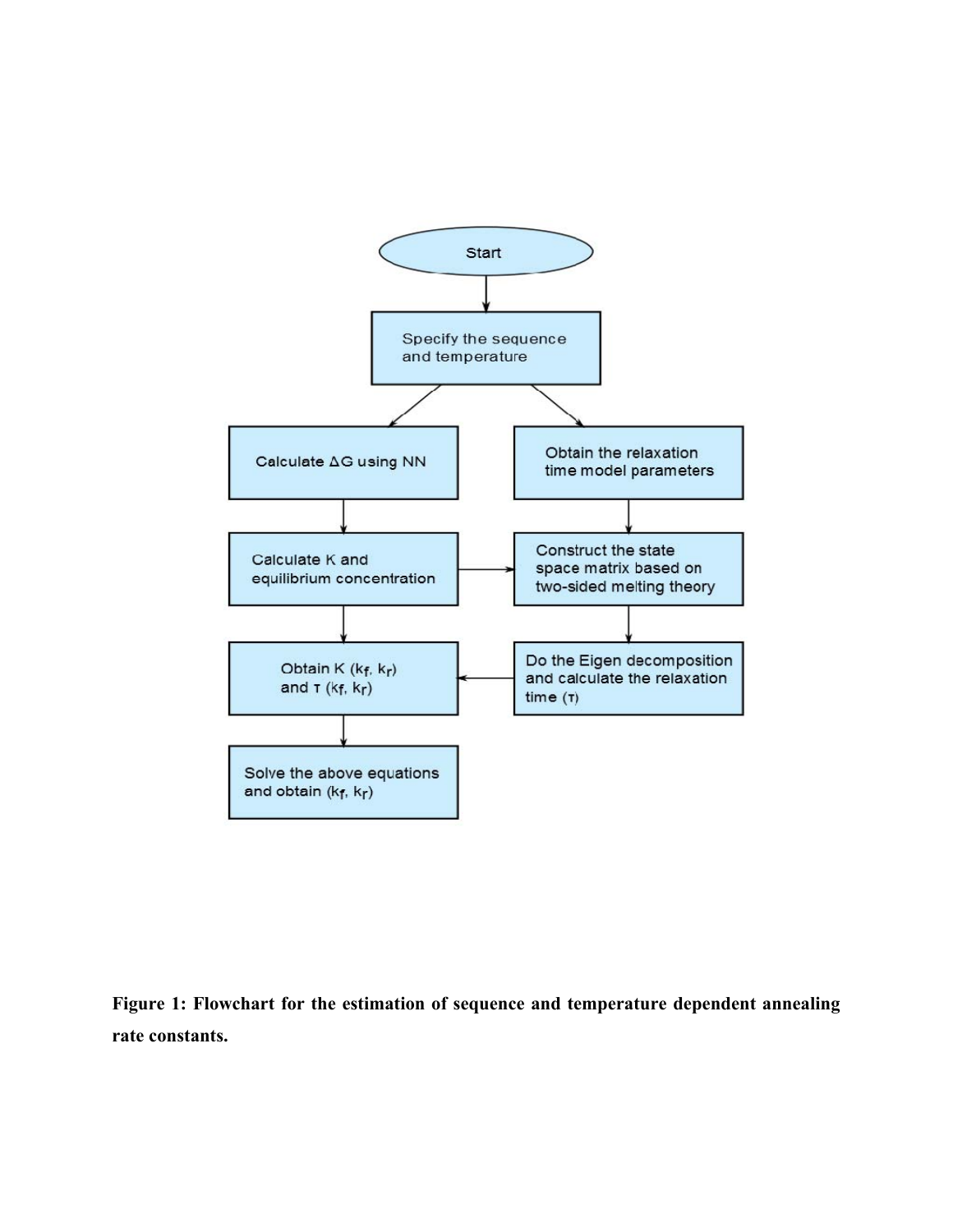Using the above steps we have estimated the forward and reverse rate constants for a set of primers and given the reaction parameters in Table 1. Arrhenius plots for the annealing rate constants  $k_f$  and  $k_r$  have been given in Fig. 2.

| Sequence               | $(E_a/R)_f$ | $(E_a/R)_f$ | $(k_0)_f$          | $(k_0)_r$          |
|------------------------|-------------|-------------|--------------------|--------------------|
|                        | $(K^{-1})$  | $(K^{-1})$  |                    |                    |
| GCTAGCTGTAACTG   -7385 |             | 46341       | $2 \times 10^{-4}$ | $5 \times 10^{63}$ |
| GTCTGCTGAAACTG   -8202 |             | 45926       | $2\times10^{-5}$   | $\mathbf{u}^{03}$  |

Table 1: Rate parameters of primers. Subscript f and r denotes forward and reverse rate **constant, respectively.** 



**Figure 2. Arrhenius plot of the forward**  $(k_f)$  **and reverse**  $(k_f)$  **rate constants for the primer set 1.** 

From the melting curve (it is not shown here) of the chosen primers it can be inferred that 100 % equilibrium conversion for reaction  $R_1$  can be achieved at any temperature less than 32 <sup>o</sup>C. A very low annealing temperature could form mismatched products, therefore, the annealing temperature is be fixed to be  $32\text{ °C}$  and it also reduces the range of the PCR operating temperature that may lead to a long transition time between the annealing and other two steps of the PCR reaction .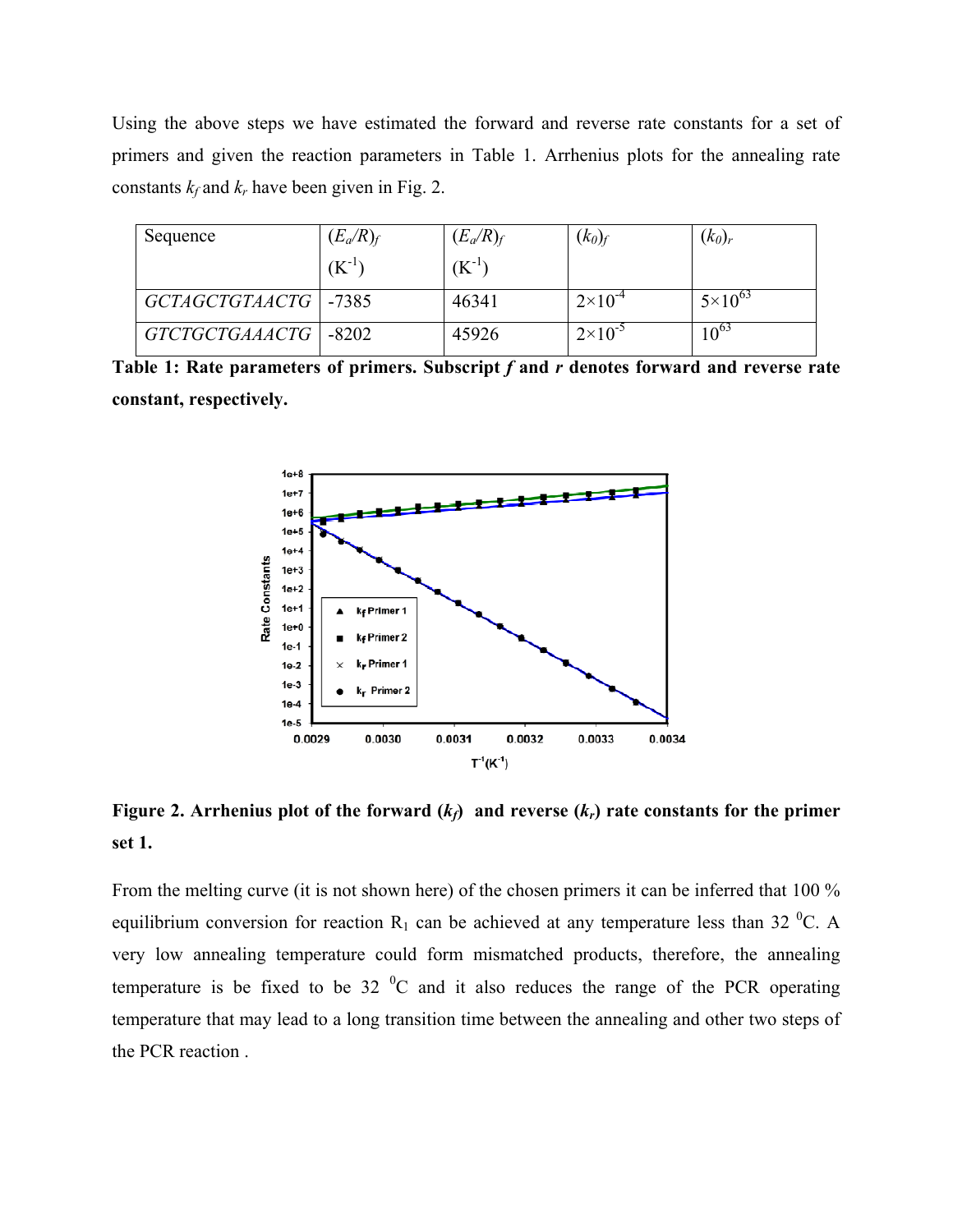### **2.1. DNA Melting**

$$
DNA \underset{k_{-m}}{\leftrightarrow} S_1 + S_2 \tag{R_2}
$$

DNA melting is the reverse part of the DNA annealing reaction  $R_1$ . The kinetics of a short DNA melting can be modeled using the 'all or none' or 'two state' model (18, 19). Based on this model a DNA is assumed to be either in a single strand or double stranded state and this assumption is valid only when the number of base pairs is less than 50 (20). Long DNA melting obeys cooperative melting in which different regions of a DNA melt simultaneously in a different manner. Poland - Scheraga (PS) model (21, 22, 23) can be used to predict this behavior and identify the different regions that can melt independently. To the best of our knowledge the kinetics of long DNA melting has not been investigated. Mehra and Hu (9) assumed a rate constant that corresponds to the melting of a short DNA. Gevertz *et al* (10) and Stolovitzky and Cecchi (6) assumed that DNA melting is always 100% efficient and neglected the melting step in the overall PCR model. Unlike in the annealing step where both annealing, enzyme binding and extension reactions can occur simultaneously, in the melting step, due to very high temperature, only the melting reaction can occur. Moreover, as long as the given DNA does not form a secondary structure, it can melt completely. Based on these assumptions, in our study we have also assumed that the DNA melting reaction is always 100% efficient in our PCR model. This approach allows us to simplify the treatment of the melting step; however, it does not consider the effect of template melting during the extension step at 72  $\rm{^0C}$  which is moderately a high temperature at which a long DNA may melt. Furthermore, in applications like COLD PCR, the melting temperature is lower than the typical PCR DNA melting temperatures (24). In order to account all these factors, the temperature-dependent melting rate constants need to be estimated. Although we did not consider these effects in the numerical simulations of the present study, we present a method that can be used to model the kinetics of long DNA melting.

#### **2.2.1. Statistical Mechanical Model for the Kinetics of the Melting of a long DNA**

As mentioned above, long DNA molecules melts based on co-operative melting. Using the Poland - Scheraga (P-S) model, a given DNA sequence can be divided in to 5 discrete domains:1) Internal loops, 2) Pre existing coils, 3) Expansion of loops, 4) Coalescence of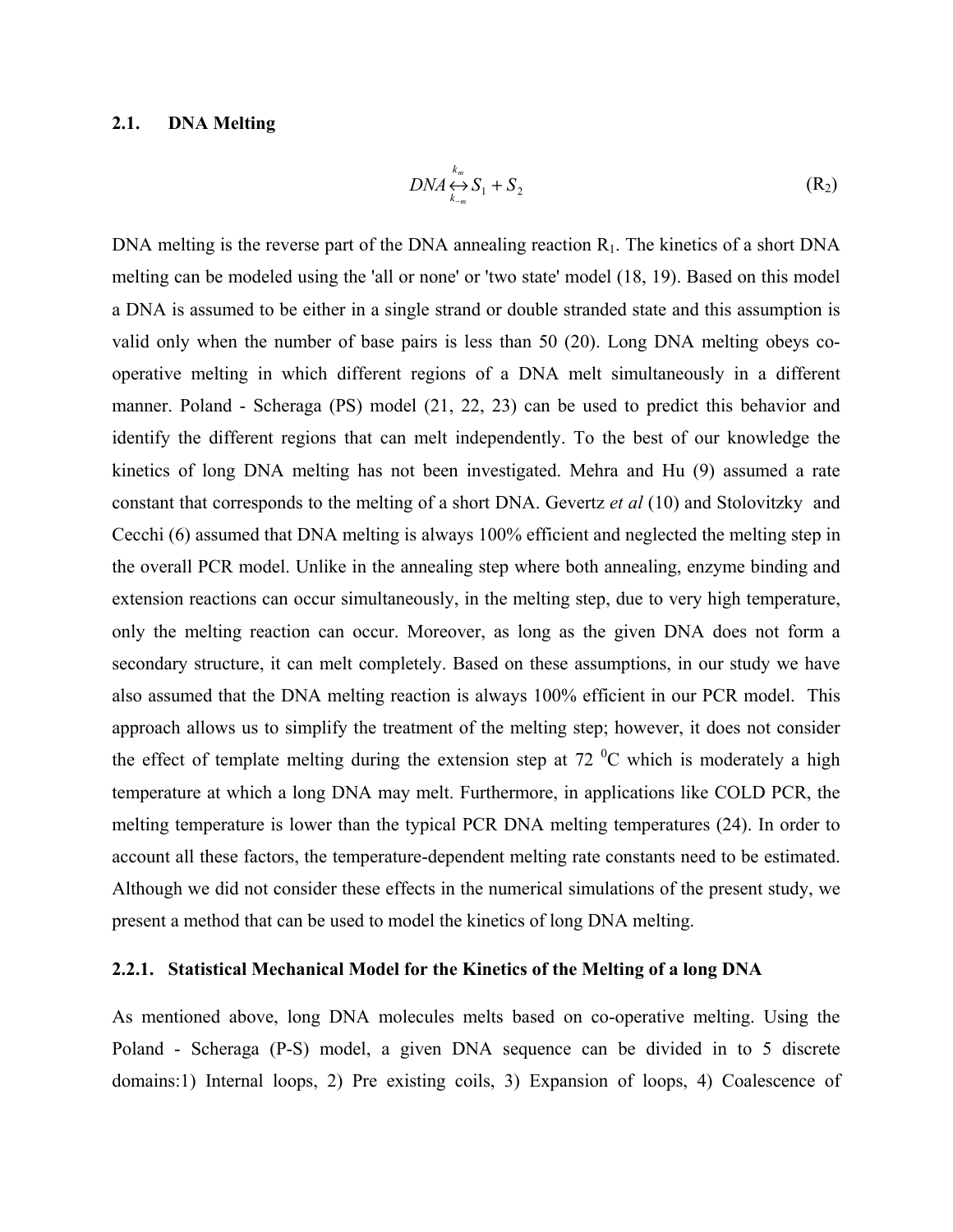neighboring loops, and 5) Ends. There are many numerical methods and software such as MELTISM (25, 26, 27) developed to identify the above mentioned domains and solve P-S model for a given long DNA sequence. Once these domains are found, for each domain an overall stability constant is calculated based on the following equation.

$$
K_{loop} = \sigma_c f(N) \prod_{i=1}^{N} s_i
$$
 (1)

In the above Eq. (1),  $\sigma_c$  is referred as a co-operative parameter (25) and it is different from the nucleation parameter *σ* that has been discussed in annealing model.  $σ<sub>c</sub>$  is a penalty to statistical weight for melting of domain due to free energy cost of dissociating an internal base pair. Both *σc* and *f*(*N*) have been universally estimated and Blake *et al* (26) provided the expressions to calculate them. Each of the above regions melts independently based on the two-sided melting theory (28). These regions can be identified and the overall stability constant can be estimated as explained above. Once the regions have been identified, the relaxation time of the melting of overall DNA can be found as follows.

#### **2.2.2. Relaxation Time of a Long DNA**

As shown in Section 2.1 an exact state space model for the melting of each base pair in each domain can be formulated. Since we know all the domains based on P-S model, now the state space system of each domain can be connected to find the state space system of overall DNA melting. The state space matrix of each domain will be coupled to only one other block, and in the following way–assuming that domain  $i+1$  melts after domain  $i$ , only the fully molten domain *i*, fully annealed *i*+1 state will be coupled to all the fully molten *i*, single base dissociated  $i+1$ states. Based on the type of a domain, the state space system for each domain can be modeled using one-sided or two-sided melting. Once the state space matrix of the overall DNA melting is formed, from the largest eigenvalue of the state space matrix, the relaxation time can be estimated. The following steps can be used to find the rate constants of long DNA melting.

- Using the MELTSIM, identify different domains for a given DNA sequence.
- Order the domains based on their melting temperatures (ascending order).
- Construct the state space matrices based on two-sided or one-sided matrix for each domain as explained in supporting information.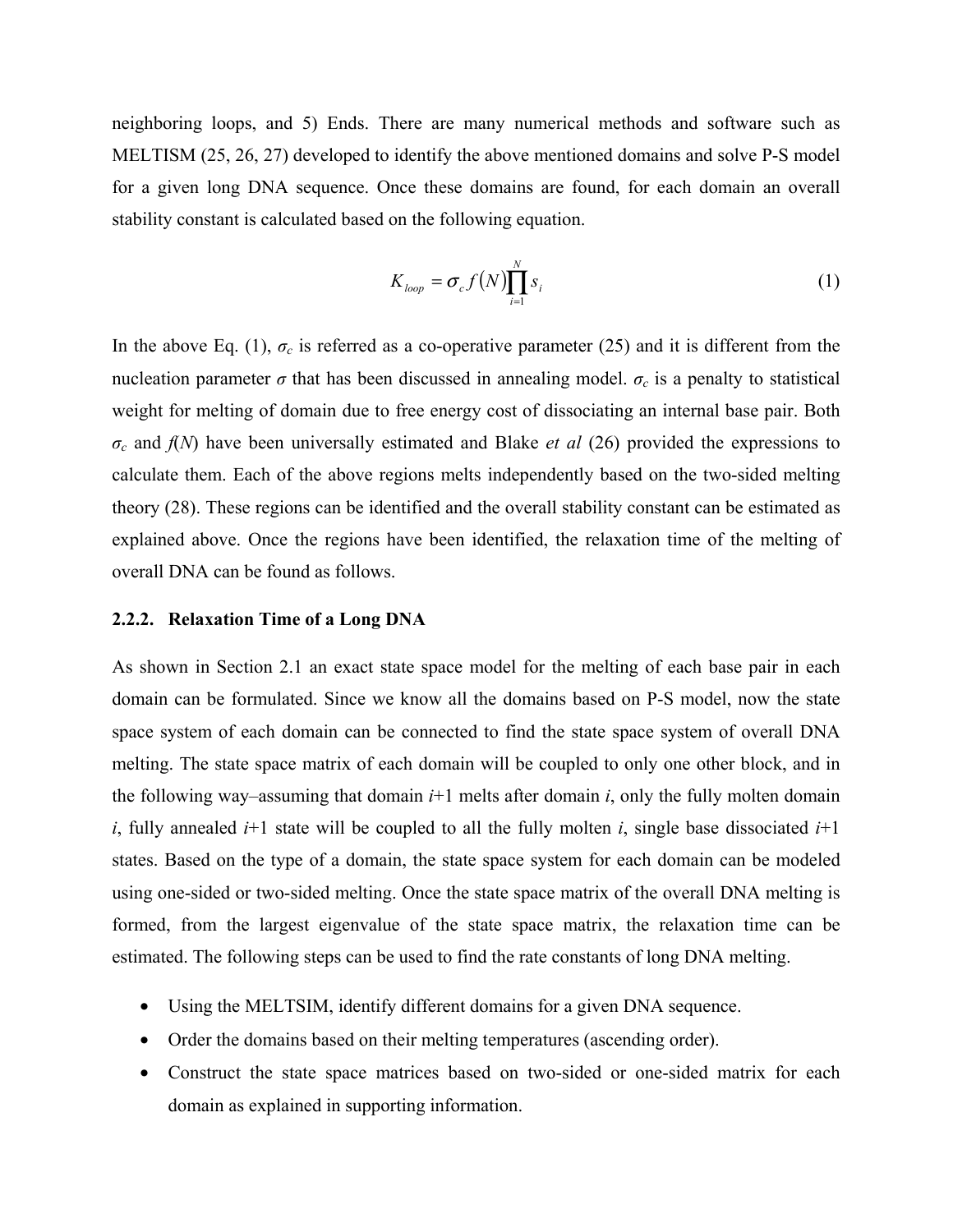- Associate the  $\sigma$ , the nucleation parameter with individual states in the last block according to the method described in reference (17).
- Diagonalize each block and rank order eigenvalues of all blocks.
- For each domain find the relaxation time using  $-1/max(\lambda_i)$ .
- Compare all the relaxation time and maximum value of the relaxation time is the relaxation time of the whole DNA sequence.

### **2.3. Enzyme Binding and Extension Reaction Kinetics**

In extension step, enzymatic addition of nucleotides converts the duplex (SP) into a complete dsDNA. Both deterministic as well as stochastic (7) approaches have been proposed to develop a model for the extension reaction. Velikanov and Karpal (7) presented the following chemical master equation (CME), a probabilistic description of the extension reaction system, with its analytical solution:

$$
\frac{\partial}{\partial t}P(l,t) = w_{l-1\to l}P(l-1,t) - w_{l\to l+1}P(l,t)
$$
\n(2)

where  $P(l,t)$  denotes the probability distribution of the duplexes with *l* base pairs inserted in the extension reaction, and *w*<sub>*l*-*l*→*l*</sub> denotes the transition probability rate of addition from *l*-1 to *l* base pairs.

Even though, the solution of the above CME can provide the time required to complete the extension reaction, this formulation is not useful in the present context because

- It omits enzyme dissociation/processivity as one of its major drawbacks; hence it only applies to perfectly processive polymerases (see below for discussion of processivity). Since thermo-stable enzymes are not perfectly processive, it cannot be applied to PCR.
- It cannot be integrated with the models for other steps of PCR. Therefore, it is impossible to analyze annealing, enzyme binding and extension reactions simultaneously.

Therefore, we consider an alternative approach with an appropriate reaction mechanism to develop a model for enzyme binding and extension reaction.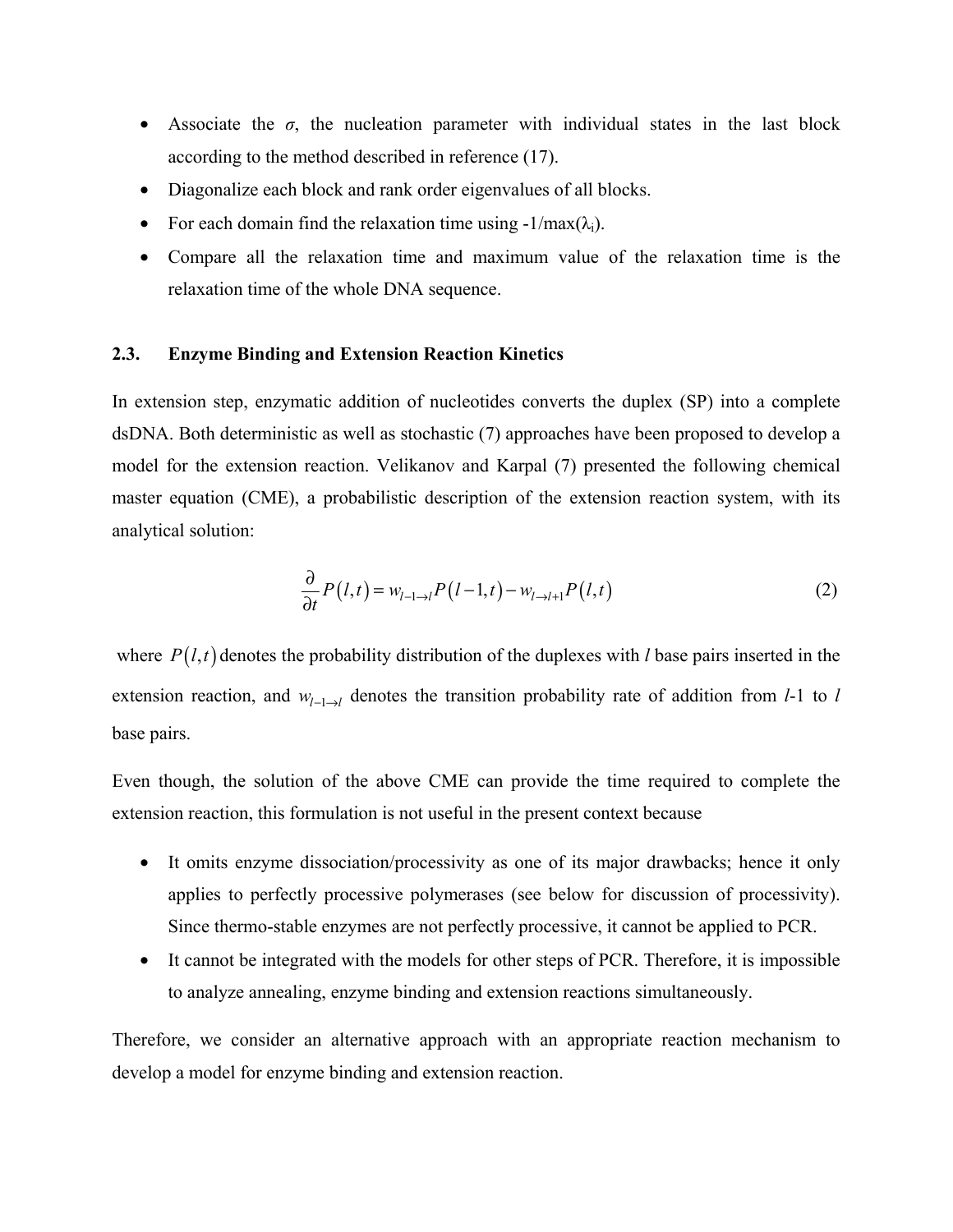#### **2.3.1. Reaction Mechanism**

There are several reaction mechanisms proposed for the enzyme binding and extension reactions (30, 31, 32, 33) and Fig. 3 represents a general reaction mechanism (34). In step 1, enzyme binds with  $D_i$  molecule to form a binary complex  $E.D_i$ . In step 2, a deoxynucleotide triphosphate  $(dNTP)$  binds with  $E.D<sub>i</sub>$  to form a ternary complex,  $E.Di.dNTP$ , which undergoes a protein conformational change in step 3 and forms  $E' \cdot D_i$ . *dNTP*. In step 4, a the nucleotide is incorporated and a pyrophosphate molecule is released from  $D_i$  and as a result  $E'_i D_{i+1} P P_i$  is formed.  $E' \cdot D_{i+1} \cdot PP_i$  undergoes a conformational change in step 5 leading to the formation of  $E.D_{i+1}.PP_i$ . In step 6,  $PP_i$  is completely released from  $E.D_{i+1}.PP_i$  and  $E.D_{i+1}$  is formed. Finally the dissociation of  $E.D_{i+1}$  produces  $D_{i+1}$  and  $E$ . Besides these steps, there are parallel dissociation reactions represented by step 7 and 8 would also possible to occur.



#### **Figure 3: A general reaction mechanism of Enzymatic Primer Extension reaction.**

Kuchta *et al* (29), Patel *et al* (30), Brown and Suo (34), Capson *et al* (35), Fiala *et al* (36) studied the extension reaction kinetics for DNA polymerase *I Klenow*, T7 DNA polymerase, *S. solfataricus* P2 DNA polymerase B1, T4 gene 43 protein, and *S. solfataricus* P2 DNA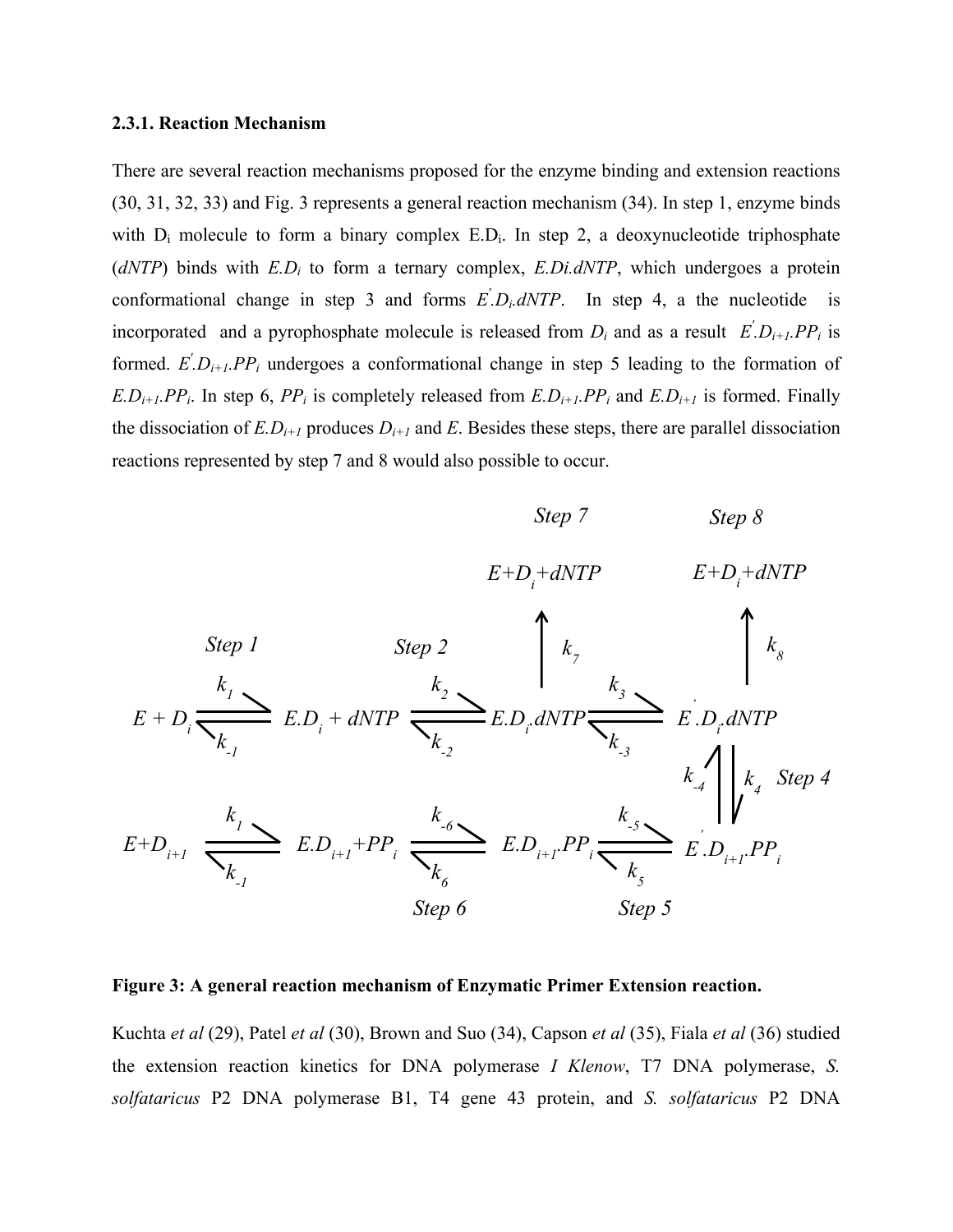polymerase IV, respectively, at either 20  $^{0}$ C or 37  $^{0}$ C. Using their rate constant data, we simplify the above reaction mechanism. Step 6 is the last step of the reaction mechanism that produces E.D<sub>i+1</sub>. According to Patel *et al* (30),  $k_6 = 1000 \text{ s}^{-1}$  and  $k_{-6} = 0.5 \text{ (µM)}^{-1} \text{ s}^{-1}$ . These rate constant values suggest that the association of  $E.D_{i+1}$  with  $PP_i$  is impossible. In addition to this comparing  $k_6$  with  $k_1(11 \text{ (µM)}^{-1} \text{ s}^{-1})$  and  $k_2($  > 50 ( $\mu$ M)<sup>-1</sup> s<sup>-1</sup>), it can be negligible. Hence, the final step 6 is irreversible with a rate constant  $k<sub>6</sub>$ . Step 3, 4 and 5 which are all a first order reversible reactions represent the conformational change of a ternary complex and their rate constants values are higher than  $k_2$  (30) and the forward rate constants of each step is higher than the reverse rate constant (30). Hence, the overall dynamics is controlled by step 2 which forms a ternary complex, E.Di.dNTP and the final step is irreversible. Thus, as proposed by Boosalis *et al* (31), Mendelman *et al* (32) and Huang *et al* (33), the above reaction mechanism can be represented using the simplified reaction schemes given by reaction R3.

$$
E + D_i \xrightarrow[k_1 \to k_1]{} E.D_i + dNTP \xrightarrow[k_2 \to k_2]{} E.D_i \cdot dNTP \xrightarrow[k_{cat} \to E.DNA_{i+1}]{} P.P_i \xrightarrow[k_1 \to k_1]{} E + D_{i+1} \qquad (R_3)
$$

We now show how the kinetic parameters  $k_1$ ,  $k_{-1}$ ,  $k_{cat}$  and  $K_N = (k_{-2}+k_{cat})/k_2$  in this reaction scheme can be estimated for any polymerase using polymerase processivity and initial rate experiments.

#### **2.3.2. Single-hit conditions**

In single hit conditions, enzyme concentrations are sufficiently low that the probability of reassociation is approximately zero. Therefore, they do not allow enzyme re-association. Hence enzyme-template association occurs only during the initial equilibration of enzyme with SP. Thus, the following reaction scheme for the addition of *n* base pairs is written

$$
E + D_0 (SP) \xrightarrow[k_{-1}]{k_1} E.D_0 + N \xrightarrow[k_{-2}]{k_2} E.D_0.N \xrightarrow[k_{cat}]{k_{cat}} E.D_1
$$
  
\n
$$
E + D_i \xrightarrow[k_{-1}]{k_1} E.D_i + N \xrightarrow[k_{-2}]{k_2} E.D_i.N \xrightarrow[k_{cat}]{k_{cat}} E.D_{i+1} \xrightarrow[k_{-1}]{k_1} E + D_{i+1} \qquad i = 1, 2...n-1 \quad (R_4)
$$
  
\n
$$
E + D_{n-1} \xrightarrow[k_{-1}]{k_1} E.D_{n-1} + N \xrightarrow[k_{-2}]{k_2} E.D_{n-1}.N \xrightarrow[k_{cat}]{k_{cat}} E.D_n \xrightarrow[k_{cat}]{k_{cat}} E + D_n
$$

Single hit conditions are used to estimate polymerase processivity parameters (with an appropriate kinetic model and associated rate constants or equations relating the rate constants).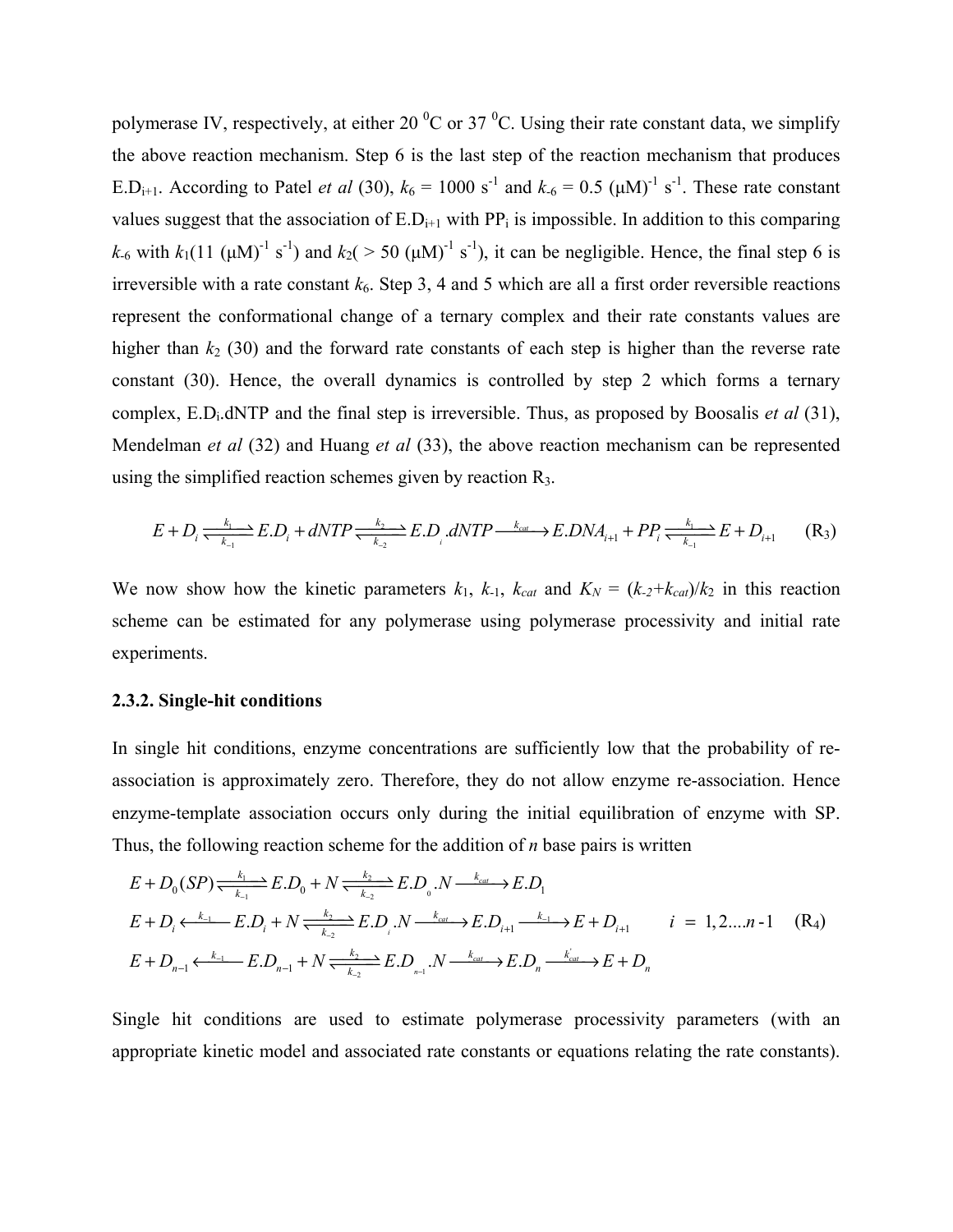Processivity is defined as the number of nucleotide incorporated per DNA-enzyme binding event.

#### **2.3.3. Processivity of an enzyme**

Let *i* index the sequence positions on the template. In a Markov chain formulation of dissociation, the index *i* at which dissociation occurs is called the stopping time/index and is denoted *ioff*. Let *p* denote the conditional probability of the polymerase *not* dissociating at position/time *i,* given that is was bound to the template at position/time *i*-1. The probability of dissociation at position/time *i* is then

$$
p_{\text{off}}(i) = (1-p) p^{1-i} \tag{3}
$$

*p* is called the microscopic processivity parameter. The expected position of dissociation of the polymerase (expected stopping time) sometimes called the processivity, can be written as

$$
E[i_{\text{off}}] = \frac{1}{1-p}
$$

 $E[i_{\text{off}}]$  is sometimes reported as the processivity instead of the microscopic processivity parameter. The above expression is derived for a template of infinite length. Usually, in processivity experiments long templates are used to estimate *p*. For finite length,

$$
p_{\text{off}}(i) = 1 - \sum_{i=0}^{n-1} (1-p) p^{i-1}.
$$

For heterogeneous templates, *p* will vary with position. From processivity experiments, one can obtain the *p* at each position since we will have

$$
p_{\text{off}}(i) = (1 - p_i) \prod_{j=0}^{i-1} p_j \quad \forall i
$$

These equations can be used to solve uniquely for each  $p_i$ . However, it is impractical to do processivity experiments for each new template. Hence, one can do processivity experiments on templates with different types of nearest neighbor motifs (including hairpins) for a given polymerase, and then nearest neighbor processivity parameters can be used in modeling of an arbitrary sequence.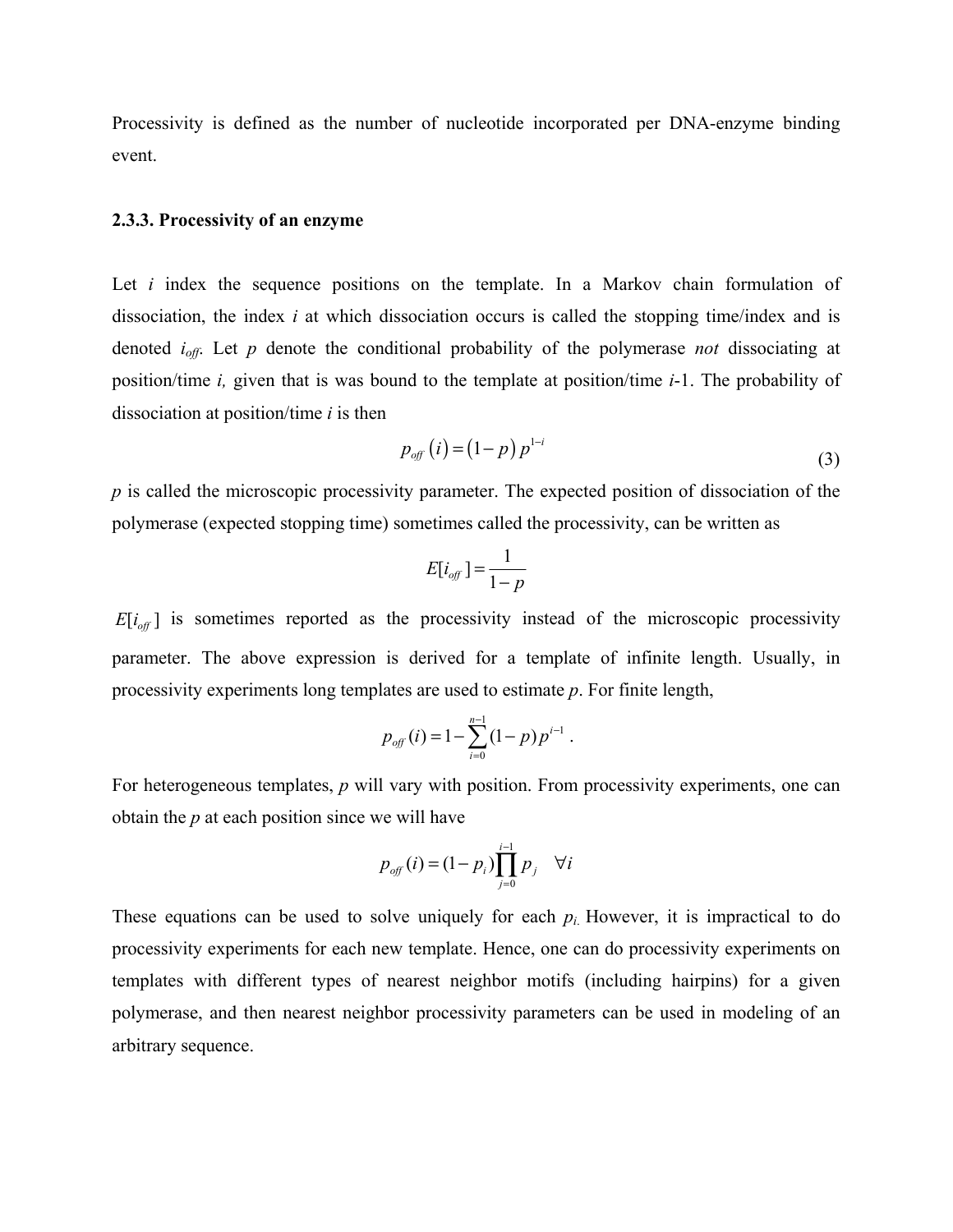#### **2.3.4. Relationship between Processivity and Enzyme binding/Extension rate constants**

Now, at a fixed temperature, we seek a relationship between processivity of an enzyme and the rate constants of the reaction scheme  $R_5$ . In order to do this, we write the state space model for the reaction scheme R<sub>5</sub>. We omit  $E.D_n \xrightarrow{k_{cat}} E+D_n$  from the state space model for simplicity as it does not affect equilibrium and we are not estimating the corresponding rate constant. Since the substrate, dNTP, concentration is always in excess compared to enzyme, Michaelis-Menten (MM) kinetics is valid and hence the steady state assumption for the intermediate concentration is valid. Therefore,

$$
\frac{d}{dt}\big[E.D_i.N\big] = -\big[E.D_i.N\big]\big(k_{-n} + k_{cat}\big) + k_n\big[E.D_i\big]\big[N\big] = 0 \Longrightarrow \big[E.D_i.N\big] = \frac{\big[E.D_i\big]\big[N\big]}{K_N} \tag{6}
$$

where  $K_N = \frac{K_{-n} + K_{cat}}{L}$ *n*  $K_N = \frac{k_{-n} + k}{l}$ *k*  $=\frac{k_{-n}+k_{cat}}{l}$ . Let  $k=\frac{k_{cat}}{K}[N]$ *N*  $k = \frac{k_{cat}}{N}$   $N$  $=\frac{N_{cat}}{K_N}$  [N], then the state space matrix *A* of the reaction scheme R<sub>5</sub> is

given as

$$
\frac{dx}{dt} = Ax \Rightarrow \frac{dx}{d(t(k^1 + k_{-1}))} = \frac{1}{k + k_{-1}} A \Rightarrow \frac{dx}{dt} = Ax, \quad x = [E.D_0, D_0, E.D_1, D_1, \dots, D_{n-1}, E.D_n]^T (7)
$$
\n
$$
\begin{bmatrix}\n-1 & 0 & 0 & 0 & 0 & 0 \\
\frac{k_{-1}}{k + k_{-1}} & 0 & 0 & 0 & 0 & 0 \\
\frac{k}{k + k_{-1}} & 0 & -1 & 0 & 0 & 0 \\
0 & 0 & \frac{k_{-1}}{k + k_{-1}} & 0 & 0 & \dots & 0 \\
0 & 0 & \frac{k}{k + k_{-1}} & 0 & -1 & 0 \\
\vdots & \vdots & \vdots & \ddots & \vdots \\
0 & 0 & 0 & 0 & 0 & 0\n\end{bmatrix};
$$

 $k_{-1}dt$  : conditional probability of transition from state  $E.D_i \xrightarrow{k_{-1}} E + D_i$  in time *dt k dt* : conditional probability of transition from state  $E.D_i \rightarrow E.D_{i+1}$  in time *dt*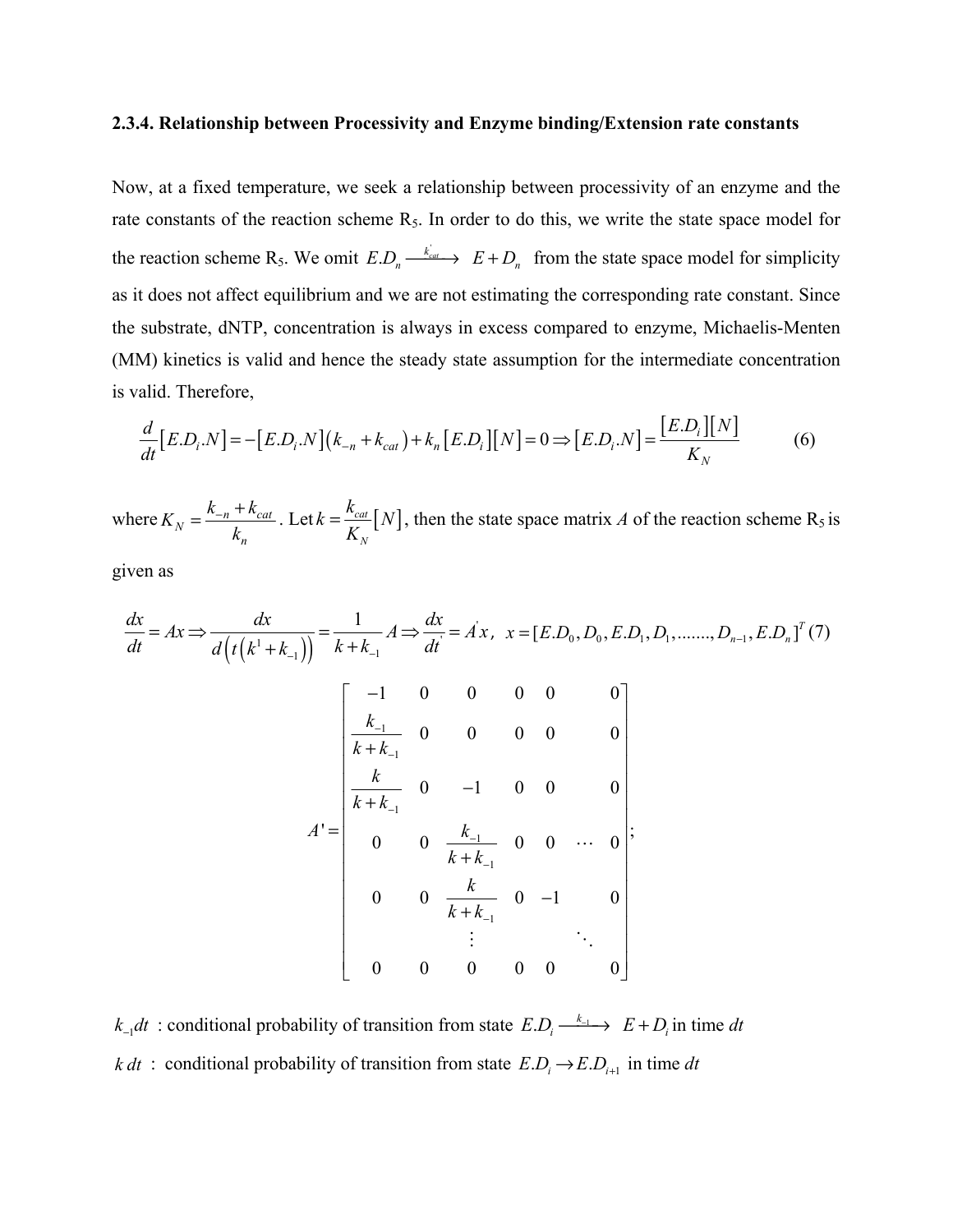In a single molecule continuous time Markov chain formulation, equation (7) can be written in terms of the probability distribution of states  $\left[\mathcal{P}_{D_0}, \mathcal{P}_{E,D_0}, \dots\right]$  instead of the vector of species concentrations.An equivalent master equation formulation is:

$$
\frac{\partial}{\partial t}\wp(0,t) = -(k + k_{-1})\wp(0,0); \frac{\partial}{\partial t}\wp(1,t) = k_{-1}\wp(0,0); \frac{\partial}{\partial t}\wp(2,t) = k\wp(0,0), \dots \quad ; \wp(0,0) = 1
$$

where  $\mathcal{P}(i, t)$  denotes the probability of the polymerase being in state *i* at time *t*.

The equilibrium distribution of this master equation can be obtained by solving for the generalized eigenvectors of the state space system Eq. (7). It is found that this distribution has the form specified by Eq.(3) with  $p_{\text{off}}(i) = p_{\text{off}}(i, t = \infty)$  and the following value of the microscopic processivity parameter:

$$
p = \frac{\frac{k_{cat}}{K_N}[N]}{\frac{k_{cat}}{K_N}[N]+k_{-1}}
$$

Hence

$$
\frac{k_{-1}}{K_N} = 1 - p \Rightarrow k_{-1} = \frac{\frac{k_{cat}}{K_N} [N](1 - p)}{p}
$$
(8)

and Eq. (8) can be written as follows in terms of processivity:

$$
k_{-1} = \frac{k_{cat}}{K_N} [N] \left( \frac{1}{E \left[ i_{off} \right] - 1} \right)
$$
 (9)

As per Eq. (9), if  $\frac{N_{cat}}{N}$ *N*  $\frac{k_{cat}}{K_N}$  and processivity of a polymerase is known at a specific temperature, it is possible to estimate  $k_1$  for any polymerase. Eq. (9) is valid under the approximations applied in the derivation of (R3). A comprehensive analysis of these approximations and more general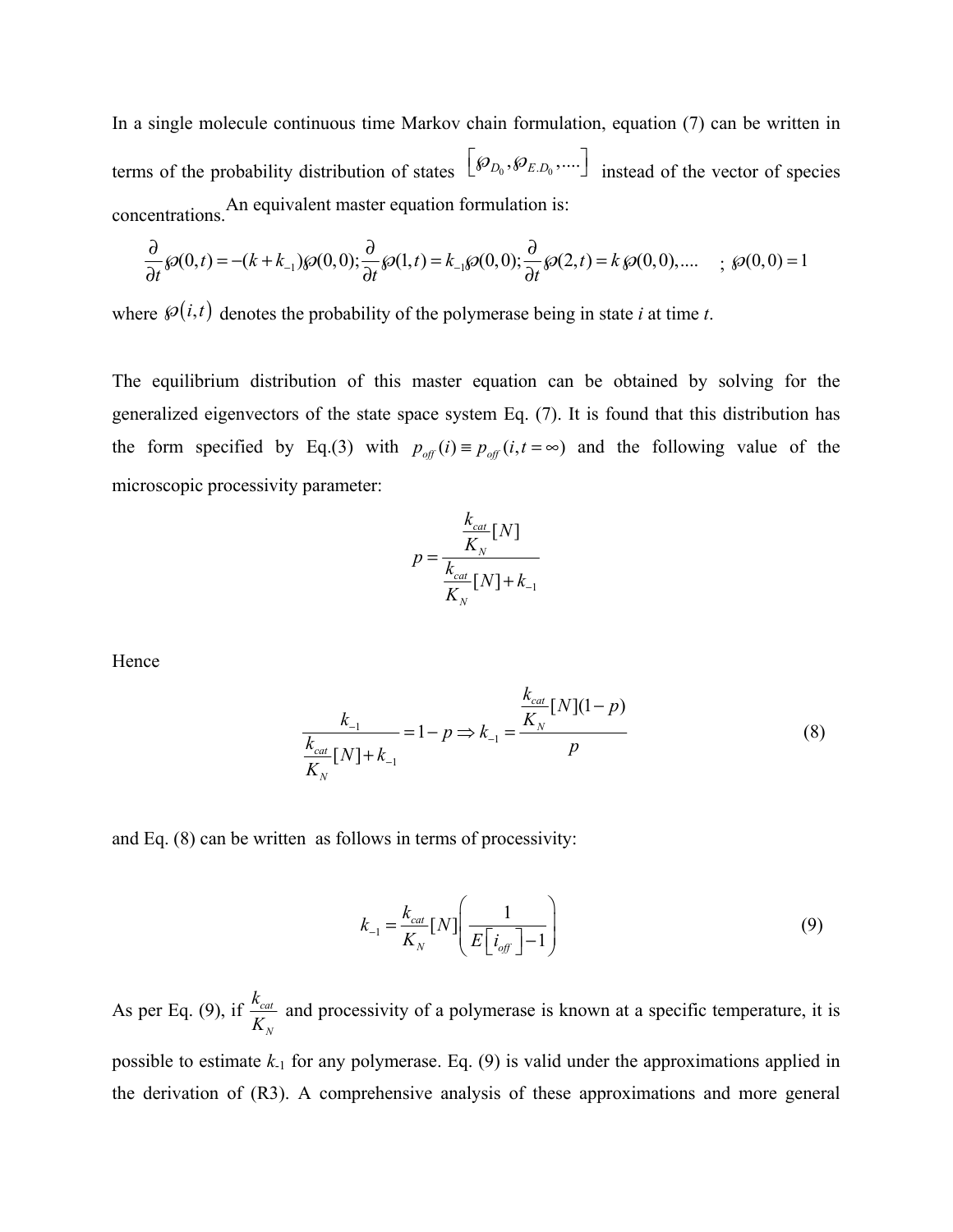models are considered in a separate work. For each such model, an equation for *k*-1 analogous to (R3) can be derived based on the associated single hit *A* matrix, in terms of processivity and other model parameters.

Jing *et al* (C. Jing, S. Moorthy, K. Marimuthu, and R. Chakrabarti, unpublished data) estimated *cat N k K* for *Taq* polymerase at various temperatures based on a bireactants MM kinetics formulation. Fig. 5c shows the temperature dependent extension rate constant  $\frac{r_{cat}}{r}$ *N*  $\frac{k_{cat}}{K_{_N}}$ . In Eq. (9)  $k_{\text{-}1}$ and  $\frac{R_{cat}}{I}$ *N*  $\frac{k_{cat}}{K_N}$  are concentration independent terms and hence, the processivity  $E[i_{off}]$  or the conditional probability *p* depends on [*N*]. In order to use Eq. (9) to estimate  $k_{-1}$ , [*N*] and  $E\left[i_{\text{off}}\right]$ should be consistent or one should use the value [*N*] at which  $E[i_{\text{eff}}]$  is estimated. Wang *et al* (37) and Davidson *et al* (38) determined the value of  $E[i_{\text{off}}]$  at a specific temperature and nucleotide concentration. The following Table provides the values of  $E[i_{\text{eff}}]$  and the conditions at which they are measured.

| Reference                  | Temperature<br>$^{0}C_{1}$ | Nucleotide<br>concentration [N] $(\mu M)$ | E<br>$i_{\text{off}}$ |
|----------------------------|----------------------------|-------------------------------------------|-----------------------|
| Wang <i>et al</i> $(36)$   | 72                         | 250                                       |                       |
| Davidson <i>et al</i> (37) | 60                         | 800                                       | 50-80                 |

#### **Table 2: Processivity of Taq polymerase**

Using the above values,  $k_{ca}/K_N$  and Eq. (9), we have estimated  $k_A$  at 60 <sup>o</sup>C and 72 <sup>o</sup>C, respectively. We have the  $k_1$  for *S. solfataricus* P2 DNA polymerase B1(36) at 37<sup>°</sup>C and we use the same value for *Taq* polymerase enzyme as their equilibrium constants are of the same order of magnitude. Thus, we could obtain *k*-1 at three different temperatures and hence an Arrhenius relationship is fitted as shown in Fig. 5b to estimate the temperature dependent dissociation rate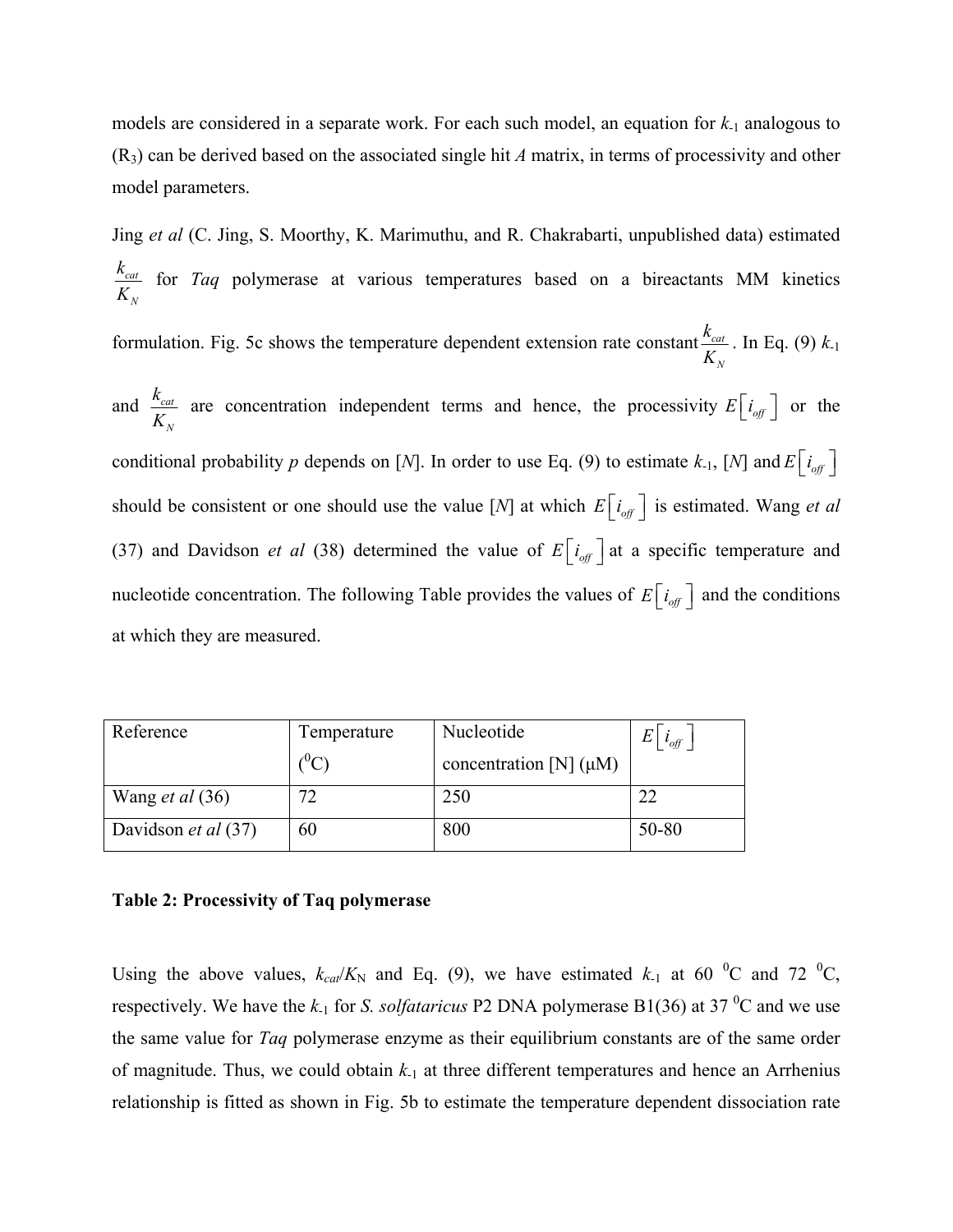constant *k*-1. Fig. 4 explains the steps involved in enzyme binding and extension model parameter estimation.



**Figure 4: Estimation of enzyme binding and extension rate constants.**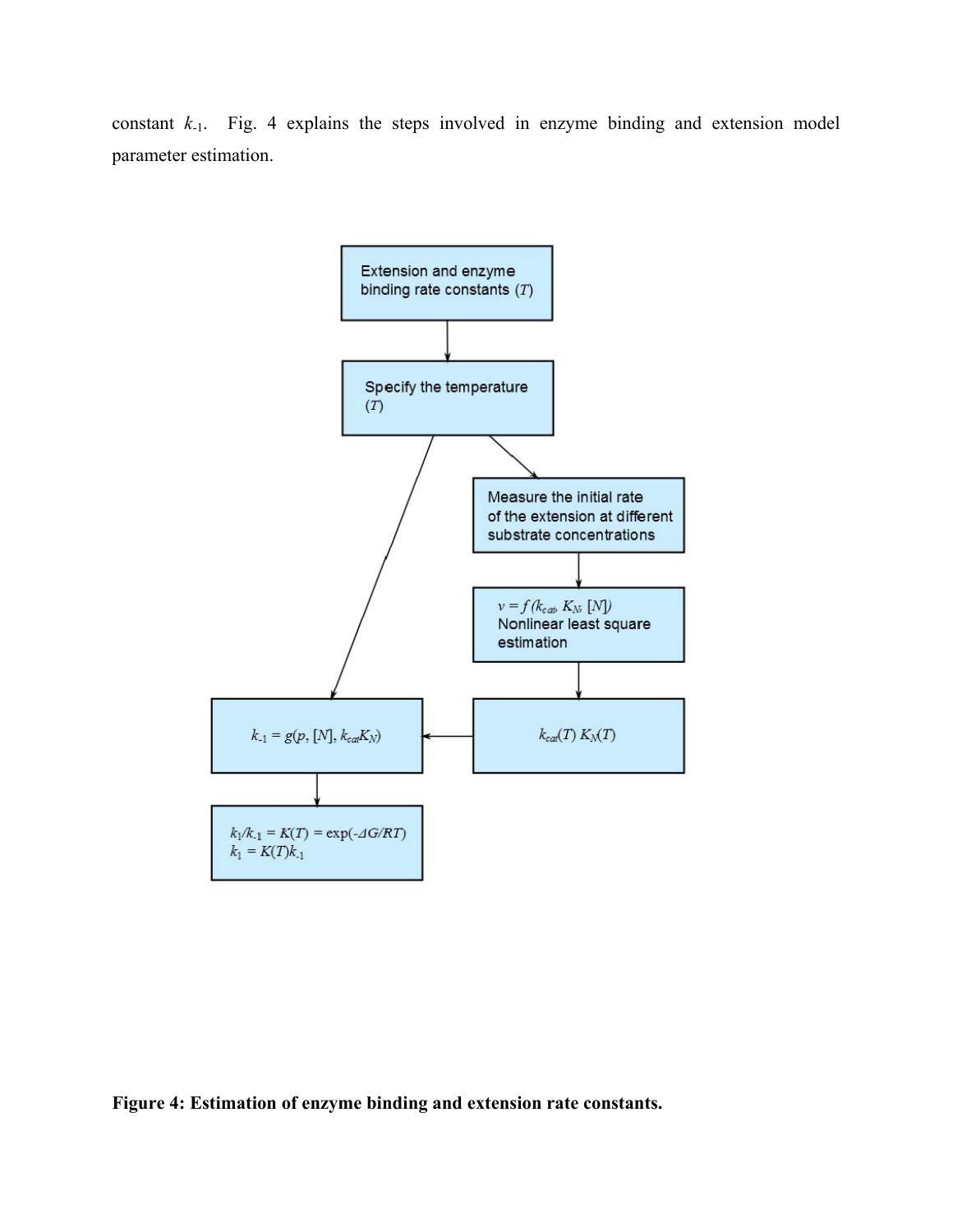

**Figure 5: Temperature dependence of a) Enzyme dissociation rate constant;b) Enzyme binding rate constant; c) Extension reaction rate constant for** *Taq* **polymerase**

Equilibrium thermodynamic analysis for enzyme binding reaction has been done extensively with *Thermus aquaticus* enzyme by Datta and LiCata (14). They estimated the temperature dependent equilibrium constant which is a ratio of  $k_1/k_1$ . Therefore, based on the temperature dependence of *k*-1 and *Kbinding*, *k*<sup>1</sup> has been estimated and its Arrhenius plot is shown in Fig. 5a.

### **3. Analysis of PCR Kinetics**

Using the kinetic model developed in Section 2, we seek an optimal temperature vs. time profile. In order to do this, we first analyze the kinetic model in this Section to assess the importance of such simulations in making accurate predictions of the amplification efficiency of PCR reactions. In particular, we demonstrate that the conventional picture of PCR kinetics, which assumes a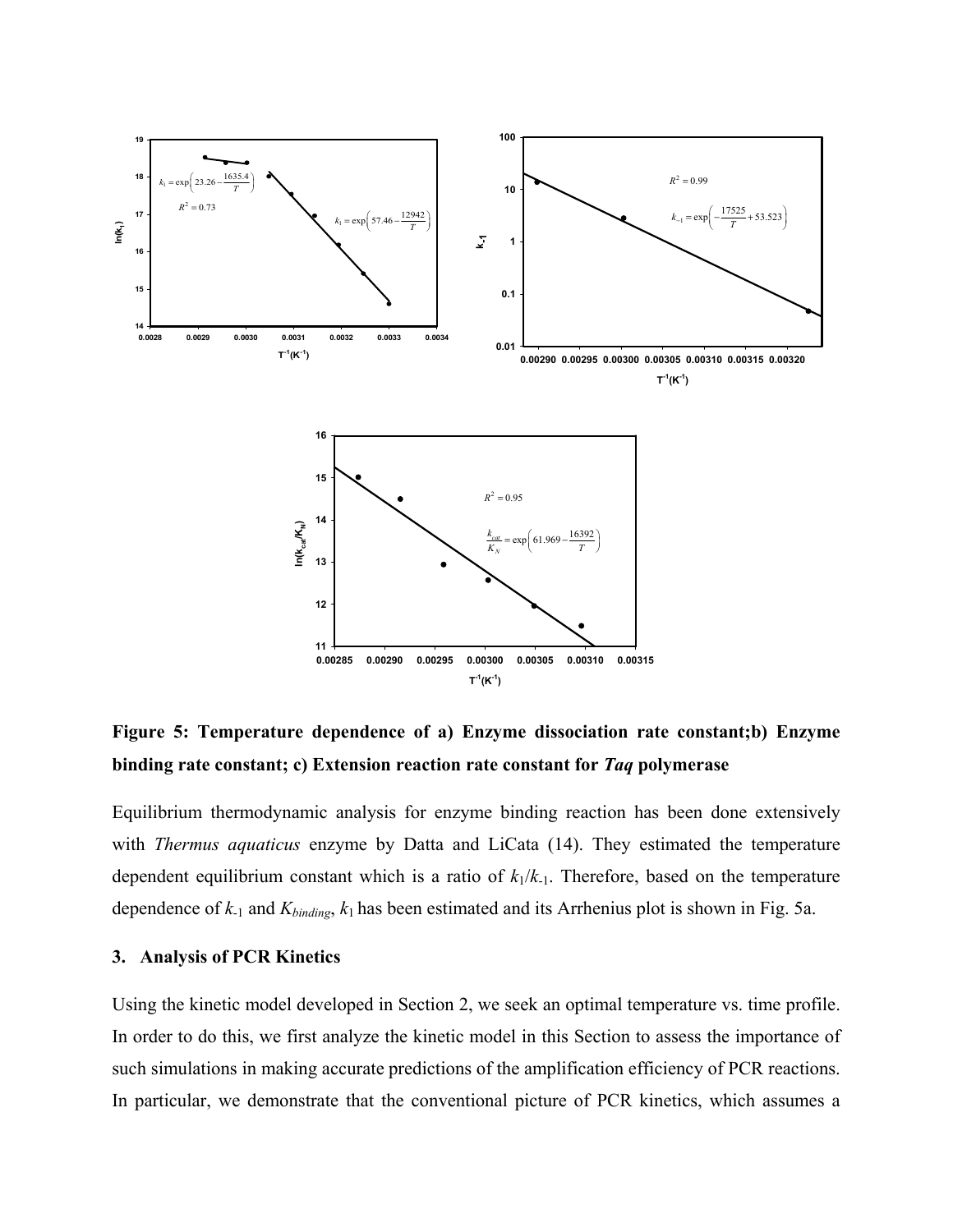single reaction is rate-limiting for each step, and which presumably estimates reaction temperatures and times for each step based on this assumption without solving the associated state equations, is highly inaccurate.

Except for the annealing temperature, the reaction conditions are the same as the typical PCR conditions recommended by, for example, Invitrogen (39). Reactions  $R_1$ ,  $R_2$ ,  $R_3$  and  $R_4$  have been written for a simplex PCR reaction and they are given along with their state equations in the Appendix A1 and A2. In Figure A.1.we have shown which rate constants are sequence and temperature dependent. We summarize the simulation results as follows (data not shown here).

- If the ratio of single strand concentration to primer concentration (SP ratio)  $S_0/P_0$  is <1, then, the annealing reaction nearly instantaneous.
- If the SP ratio is close to 1, then there is a transient behavior in the evolution of  $S_1P_1$ .

When the SP ratio is low, since the primer concentration is very high compared to the single strand concentration, the primer molecule easily binds on the single strand molecule and does not allow single strands to anneal to each other. On the other hand, when the SP ratio is 1, since the primer and single strand molecules are equal in concentration, there is a competition between them to anneal on their respective complementary sequences. Since the single strands participate in a two-way competition with both primers, they eventually lose in this competition. Thus, the annealing reaction is not the rate-limiting step during the early stages of PCR but it may be the rate limiting step towards the end of PCR.

In PCR, study of the annealing reaction separately may be misleading in deriving conclusions about the optimal annealing time. From Section 2.3, it is evident that enzyme binding can occur at the annealing temperatures. This can affect the annealing and hence the overall dynamics of the PCR. Datta and LiCata's (14) experiments reveal that the Gibbs free energy of the enzyme binding reaction goes through the minimum at around 50  $^{\circ}$ C. In a conventional PCR model, however the enzyme binding is considered to occur during the extension reaction (9, 10). In the next section we motivate full time-varying models by showing that simultaneous annealing and extension reactions, result in significant differences in reaction efficiency that can be exploited through such modeling. These effects are not captured in conventional models of PCR kinetics, as will be considered in more generality in the next section.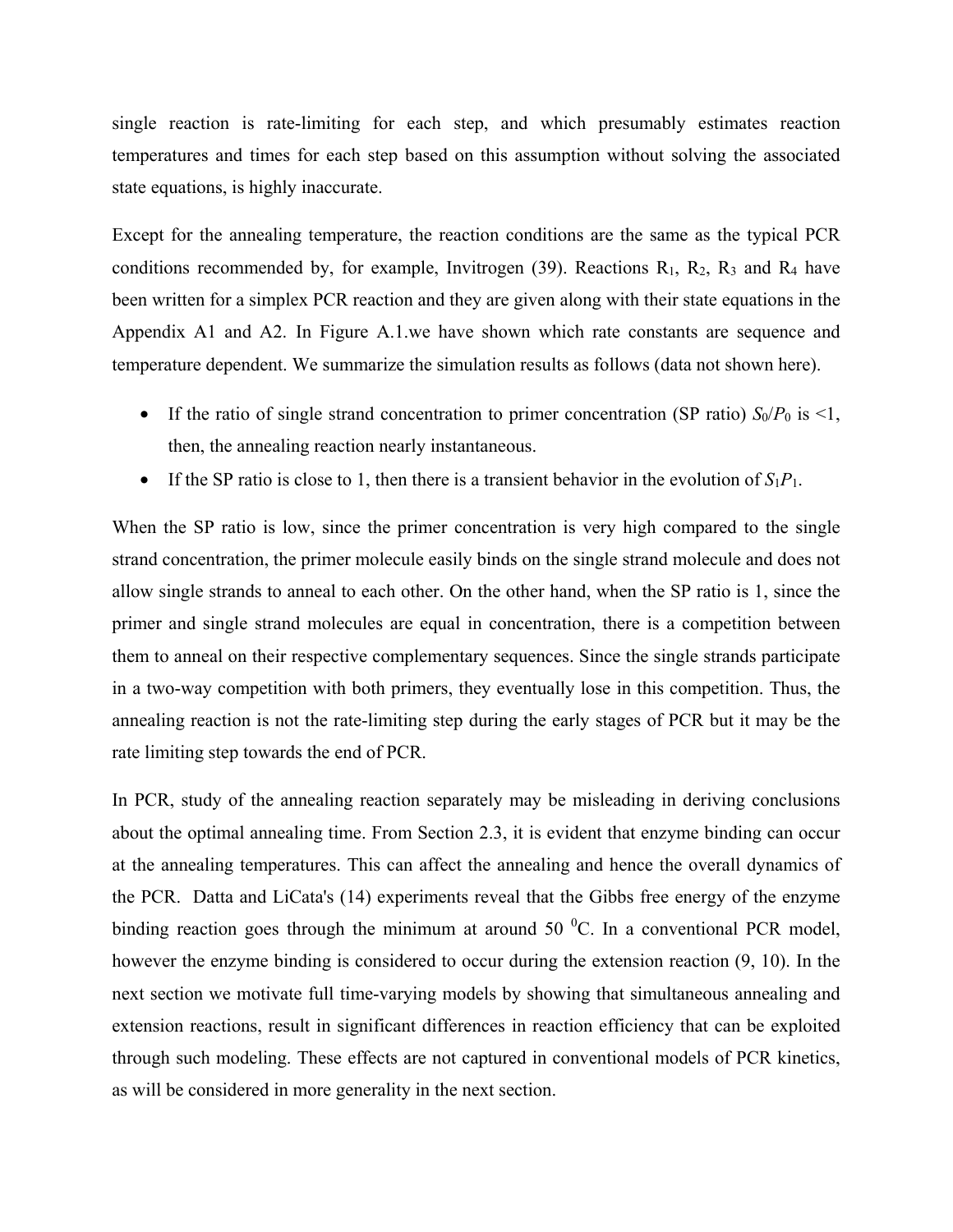### **3.1. Combined Annealing and Extension**

At any instant, since all the reactants for annealing, enzyme binding and extension reactions are available in the reaction mixture, these reactions in principle can occur simultaneously. The combined annealing and extension model allows us to simulate arbitrary PCR reaction cycling protocols that do not follow the standard 3-step scheme, hence extending beyond the types of "on-off" behavior commonly assumed in models of PCR. Due to this phenomenon, molecular biologists often run PCR reaction with only two steps per cycle - one step for melting and one step for annealing/extension. However, there is no quantitative prescription available for the temperatures of the annealing/extension steps. In order to provide such prescriptions, in this section we do not distinguish between the annealing and extension steps and solve the kinetic equations corresponding to all these steps together for the overall reaction time. This is one of the main reasons for the need of temperature-dependent rate parameters. The reaction conditions are the same as those in a typical PCR. Annealing and extension times are fixed to be 30 and 35 seconds, respectively, and the length of the target DNA is assumed to be 500 base pairs (bp). The extension reaction temperature is 72  $^0C$ . At a given time since any one of the 3 steps of a PCR kinetically dominating, the rates of the all the reactions are not uniform. This difference in reaction rate creates a stiff state space system that needs to be solved carefully. We used a MATLAB routine *ode15s* to solve this system of stiff differential equations.

Though the annealing reaction is very fast at low temperatures, its efficiency is determined by the kinetics of the enzyme binding reaction. Therefore, even at high annealing temperatures at which the equilibrium conversion of the annealing reaction in the absence of enzyme binding is lower, it is possible to obtain 100% overall efficiency. The evolution of single strands, single strand-primer duplex and final DNA for a single cycle at the annealing temperatures 30  $\rm{^0C}$ , 35  $\rm{^0C}$ and 40  ${}^{0}C$  are presented in Fig 6b. The temperature cycling profile for each annealing temperature is shown in Fig 6a. At annealing temperature of 30  $\mathrm{^{0}C}$  the annealing reaction can reach 100 % equilibrium conversion. The equilibrium conversion of the enzyme binding reaction at this temperature is less than 70%. Nevertheless, the overall PCR conversion is 100% at 30  $^0C$ . This is due to the combined annealing, enzyme binding and extension reactions. As soon as the Taq polymerase binds to the SP duplexes, the extension reaction or  $E.D<sub>i</sub>$  dissociation can occur,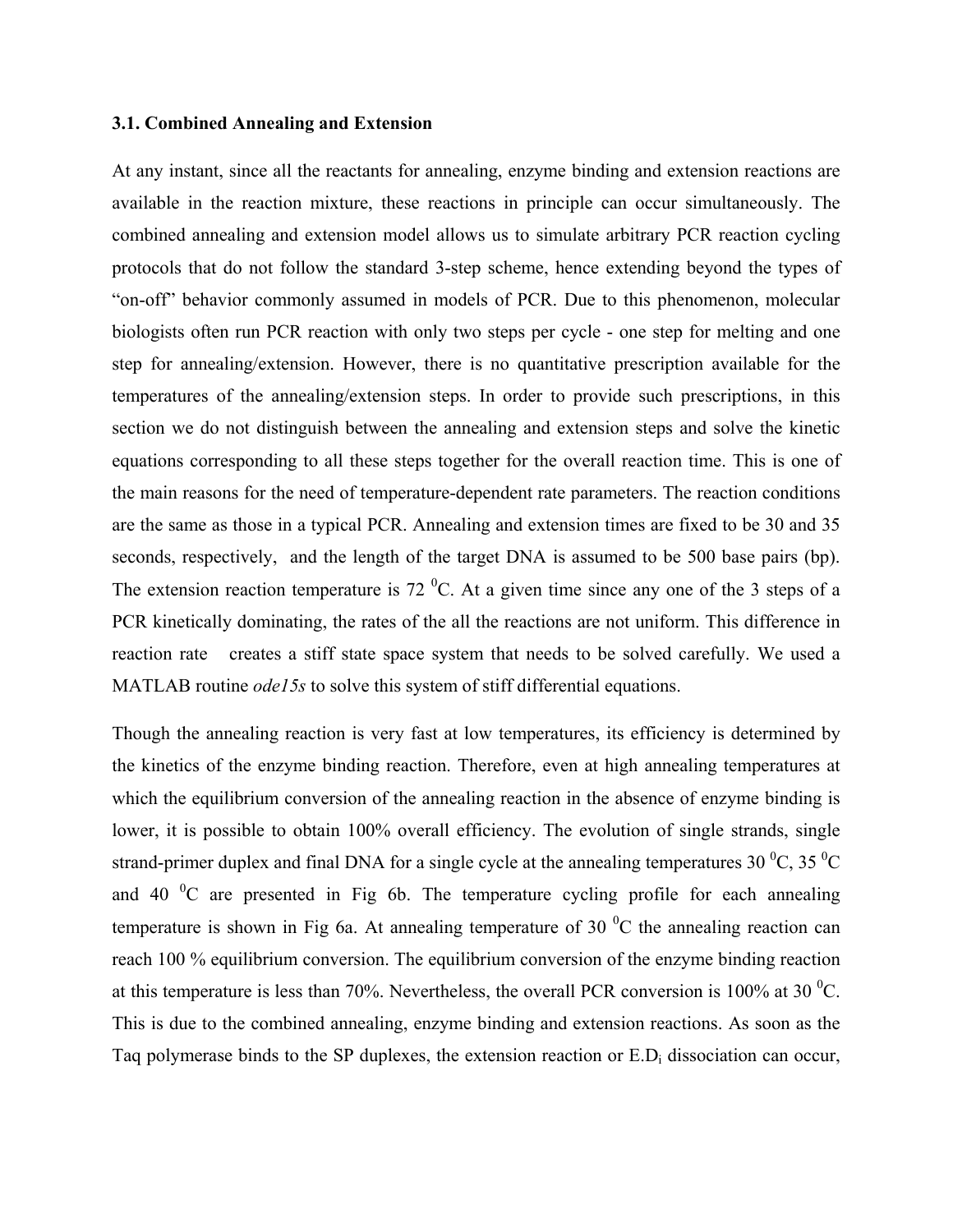and hence the equilibrium of the enzyme binding reaction is disturbed and more enzymes bind to the SP duplexes. The extension reaction rate increases when temperature increases.

Thus, during the annealing step all SP is converted into  $E.D<sub>i</sub>$  molecules which then dissociate into Di. Fig. 6b shows the concentration profile of sum of concentration of Di. During the annealing step, since the enzyme dissociation rate constant is comparable to the extension rate constants, E.D<sub>i</sub> molecules dissociate. When the temperature of the reaction is increased to 72 <sup>o</sup>C during the extension step, equilibrium of  $E.D<sub>i</sub>$  dissociation is disturbed by the rapid nucleotide addition and eventually all  $D_i$  molecules are converted to  $E.D_i$  which are in turn converted into target DNA. The melting temperature of the primer in this study is less than 35  $\mathrm{^{0}C}$  and as a result of this 40  $\rm{^0C}$  annealing time didn't produce more DNA. Since the rate constants of enzyme binding and extension reactions at 30 and 35  $\mathrm{^0C}$  are comparable, the evolution of the DNA molecules at these two temperatures is almost the same. However, close inspection of the Fig. 6b reveals that at 35 $\mathrm{^0C}$ , the overall reaction rate is faster.

We have repeated the above analysis for a different set of primer sequences of the same length and same reaction conditions. The sequences are given below and the rate parameters have been calculated as explained in Section 2. Fig. 6c shows the evolution of DNA and sum of  $D_i$  molecules. Unlike in the above case, in this case the favorable annealing temperature is 30 <sup>0</sup>C. Furthermore for the same overall reaction time the overall conversion is different for the two cases. This suggests that the sequence dependent kinetic model is important.

Forward primer =AATAGCTGTAACTG. Reverse primer - TTCTTCTGAAACTG.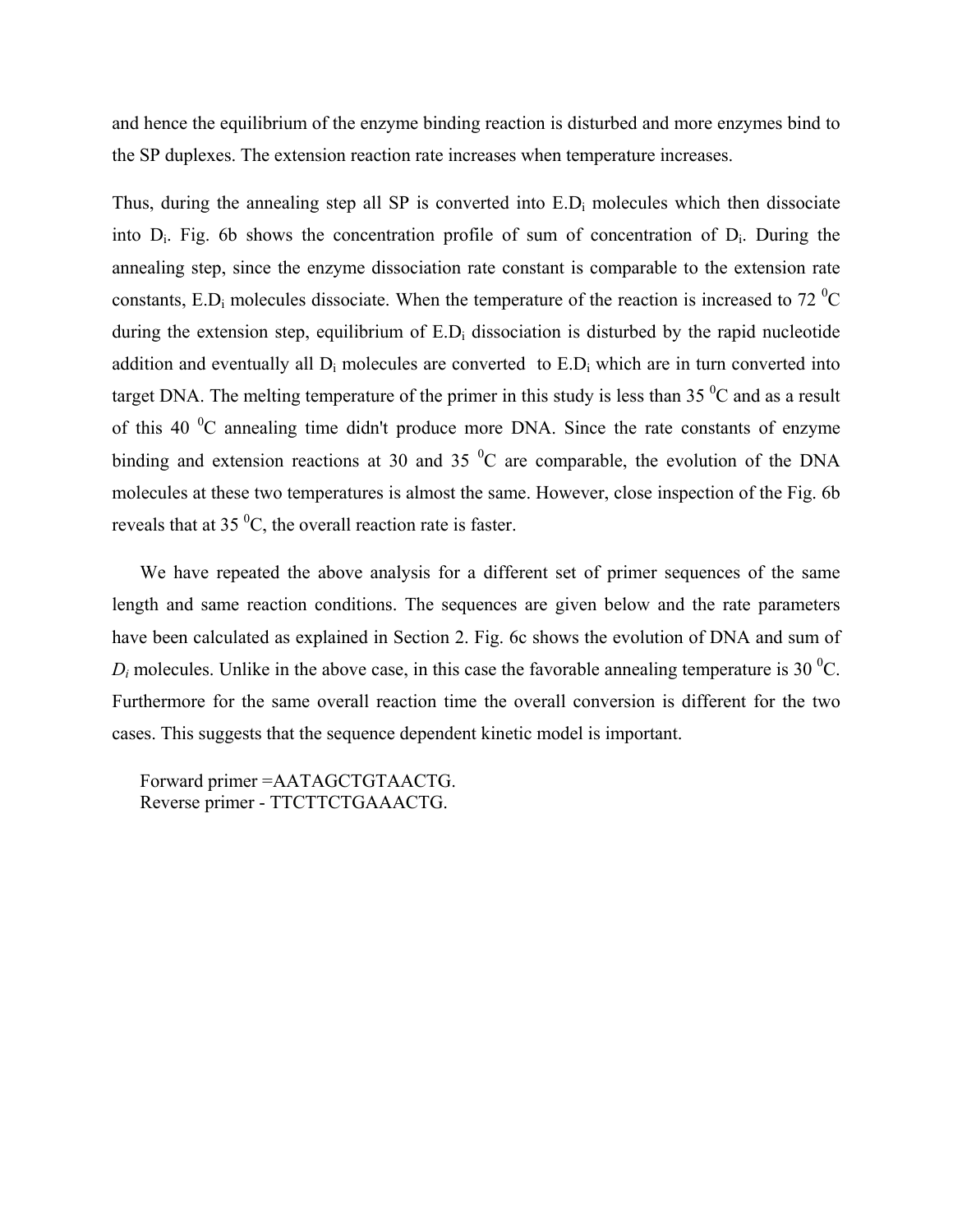

**Figure 6: a) Three different temperature cycling samples. b) Transient behavior of reaction constituents (***Di* **and DNA molecules) for Primer set 1. c) Transient behavior of reaction constituents for Primer set 2. In both cases the annealing temperatures are 30**  $^0C$ **, 35 <sup>0</sup> C and 40 <sup>0</sup> C and the length of the target is 500 bp. Annealing and extension time is 30 seconds each. Primer, enzyme, and dNTP concentrations are 0.2 μM, 2 nM, 800 μM, respectively.** 

In the above study, the enzyme concentration is in excess compared to the single strand concentration. If this condition does not hold, which is the case for the later stages of PCR, the kinetics could be very different. Also, during every PCR cycle, the target DNA concentration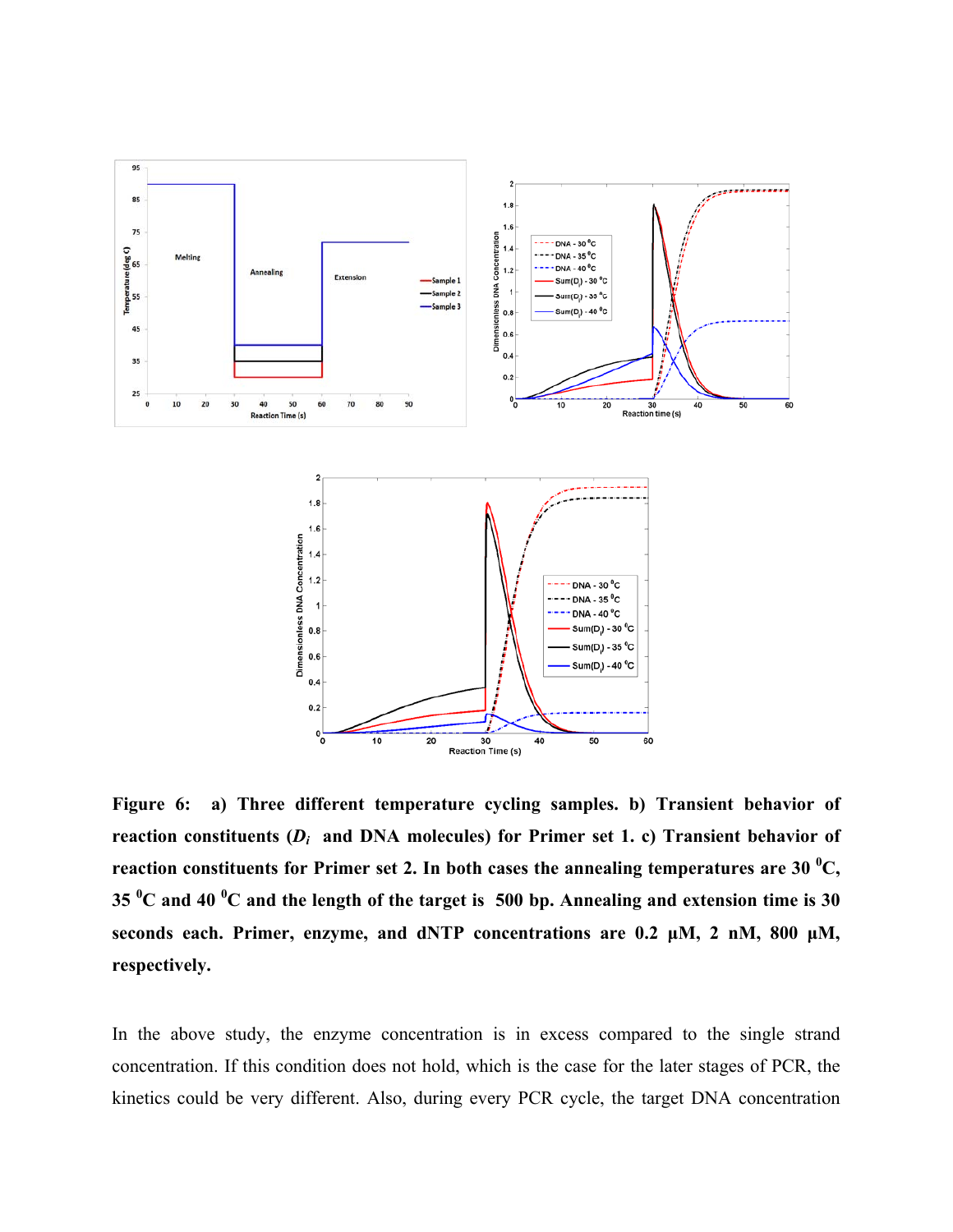increases. Due to this the overall number of nucleotide additions will also increase. Therefore, the reaction conditions that have been maintained during the initial stages of PCR may not be appropriate for the later stages of the PCR. This effect is more pronounced for longer sequences. It should be noted that above discussed results are applicable to the first cycle of a PCR. Furthermore, note that even though our model considers the melting of SP molecules during the extension reaction, it didn't consider the melting of  $D_i$  molecules during the extension reaction for the following reasons:

- Our simulation results suggest that even though  $\sum [D_i]$  $\sum_i [D_i]$  is considerable at the end of annealing step as shown in Fig. 6b and 6c, the summation of the concentrations of  $D_1$  to  $D_{15}$  molecules is negligible. Therefore, we assume that these molecules aren't present in the reaction mixture.
- The stability/ melting temperature of a duplex increases when the number of base pairs increases. In the present study we have considered a primer of length 14 base pairs. Therefore, the minimum number of base pairs in  $D_i$  is greater than 30 and we assume that these duplexes are stable at  $72 \text{ }^0C$ .

Thus in this section we have established that

- Even during the annealing step, enzyme binding and extension reactions can occur simultaneously. Hence the state equations of annealing, enzyme binding and extension reaction should be solved together. As will be shown below, it is possible to exploit these simultaneous reactions to improve PCR reaction efficiency through appropriate modelimplied choices of temperature cycling strategies.
- As an example, the kinetic model for annealing and extension can provide a quantitative prescription for two-step PCR (melting and combined annealing/extension).
- There should be an optimal annealing temperature at which the reaction is fastest and reaches 100% completion. Importantly, this temperature cannot be computed based on primer melting temperatures alone.
- When the length of the target DNA increases, or in other words, when more nucleotides must be added, the reaction temperature should be higher and reaction time should be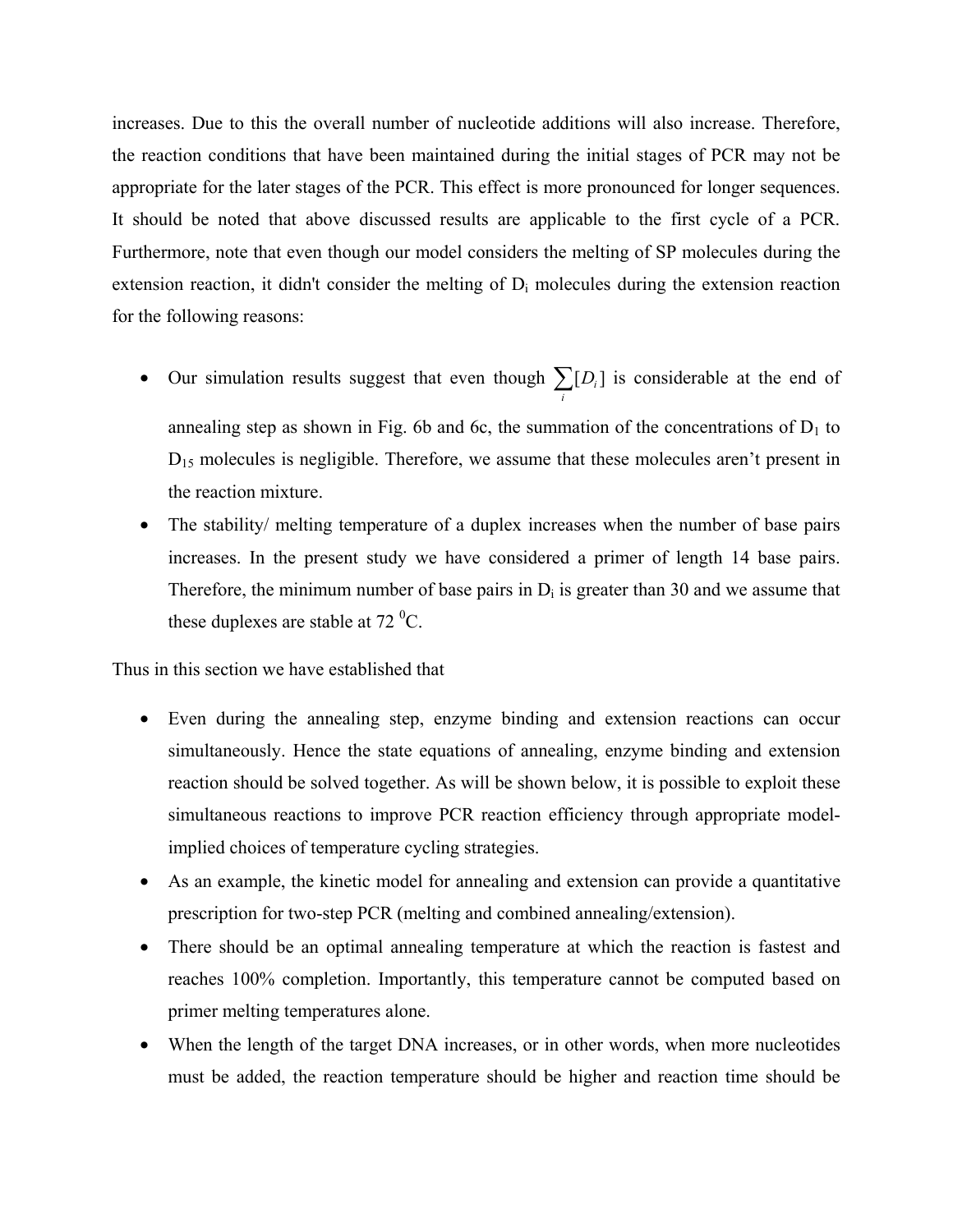increased. Again, the kinetic model for the annealing and extension can provide quantitative prescription for annealing time and temperature.



#### **3.2. Geometric Growth of DNA**

**Figure 7: a) Temperature profile for the first cycle at three different annealing temperatures. The same temperature profile is followed for all other cycles. b) Geometric Growth of DNA. Annealing and Extension reaction time in each step of the PCR is 35 and 30 seconds, respectively. The extension temperature is fixed to be 72 <sup>0</sup> C. Initial concentration of template, primer, enzyme, and nucleotide is**  $10^{-14}$  **M, 0.2**  $\mu$ **M, 2 nM and 800 μM, respectively.**

For a fixed annealing and extension time of 30 and 35 seconds, respectively, the state equations of the PCR reaction scheme have been solved at three different temperatures. The temperature cycling profile is shown in Fig. 7a. Fig. 7b shows the geometric growth of DNA concentration. When the annealing temperature is 30  $^{\circ}$ C, the DNA concentration saturates at 2 nM after 20 cycles. On the other hand, at  $35\text{ °C}$  annealing temperature, after 23 cycles, the DNA concentration is approximately equal to 4 nM. Even though the efficiencies at 30 and 35  $^{\circ}$ C annealing temperature are the same in the first cycle as shown in Fig. 6b, when the number of cycles increases, the DNA concentration differs. At 40  $^{\circ}$ C, the DNA concentration is much lower than that at other temperatures. Furthermore, it should be noted that when the target DNA concentration is comparable with enzyme concentration, the dynamics of the PCR reaction depends on the temperature. Ideally, the maximum concentration of the target DNA should be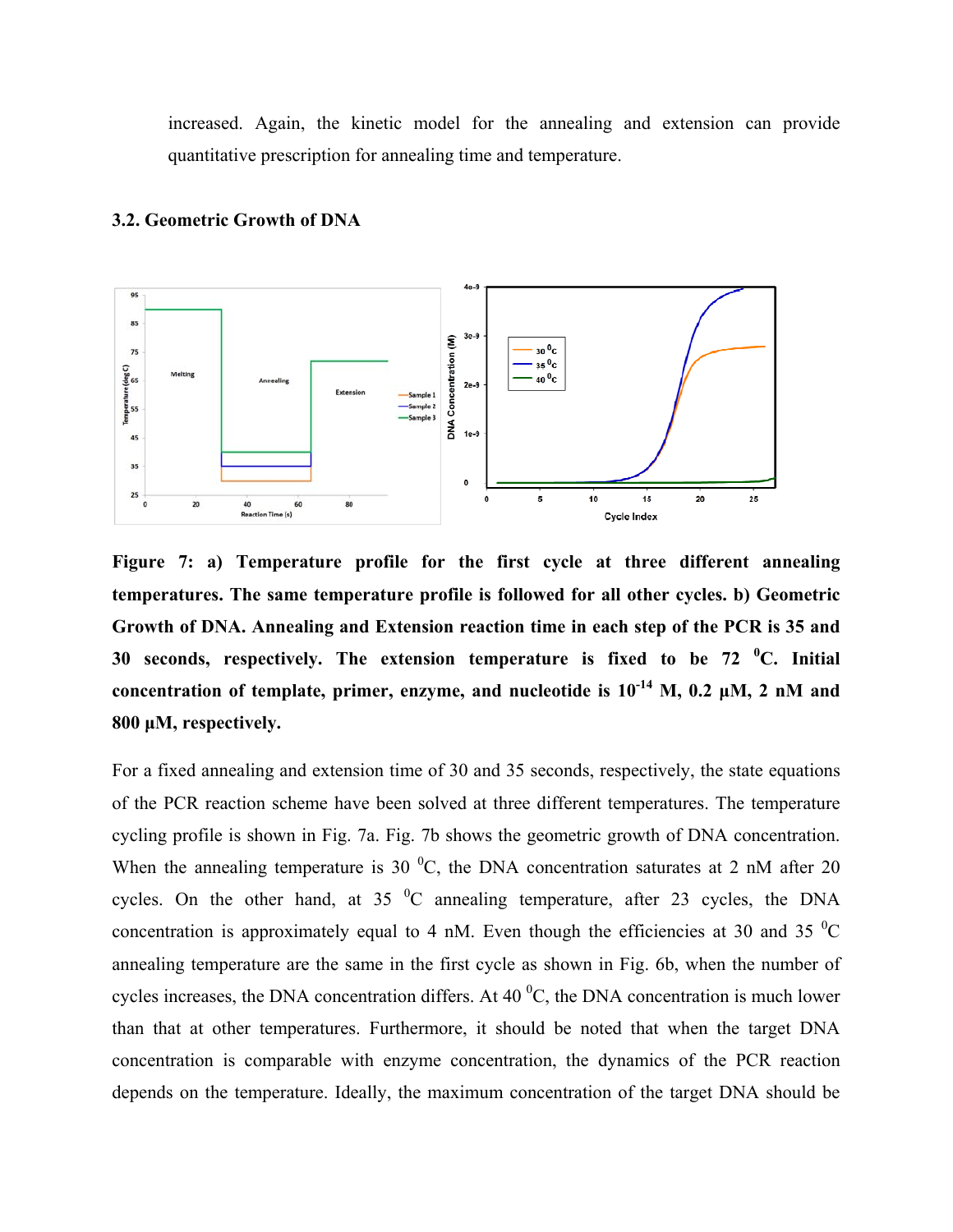equal to primer concentration. Therefore, during the beginning stage of the PCR, target DNA concentration is the limiting reactant. Once the target DNA concentration exceeds the enzyme concentration, the latter is the limiting reactant. From Fig. 7b it is clear that in the second stage the PCR efficiency is lower and a different reaction condition needs to be maintained to improve the efficiency.

### **4. Conclusion**

In this work, we have developed the first sequence- and temperature-dependent kinetic model for DNA amplification, through biophysical modeling of coupled DNA melting and polymerization processes. Using this model, the kinetics of PCR have been analyzed for various temperature cycling strategies. Based on the results of this kinetic analysis, the need for systematic optimization of temperature cycling strategies has been established. The theory of optimal control of dynamical systems (4) provides a framework for the computation of the optimal temperature cycling protocols for DNA amplification. Use of the proposed sequence-dependent kinetic model in a control-theoretic framework should enable determination of the optimal dynamic operating conditions of DNA amplification reactions, for any specified amplification objective. Through the application of this kinetic state space model, it may be possible to i) improve the overall amplification efficiency of the reaction by orders of magnitude for the same number of cycles; ii) substantially reduce the overall time of the reaction compared to conventional PCR protocols. Future work will consider an optimal control framework and solution strategy for maximization of the amplification efficiency , as well as control problems pertaining to other DNA amplification objectives. These include problems involving the coamplification of multiple DNA sequences and the automated design of new types of PCR reactions. Models for such problems can be built on principles directly analogous to those presented in this paper.

#### **Acknowledgement**

KM and RC would like to thank the School of Chemical Engineering, Purdue University for providing partial support for this work.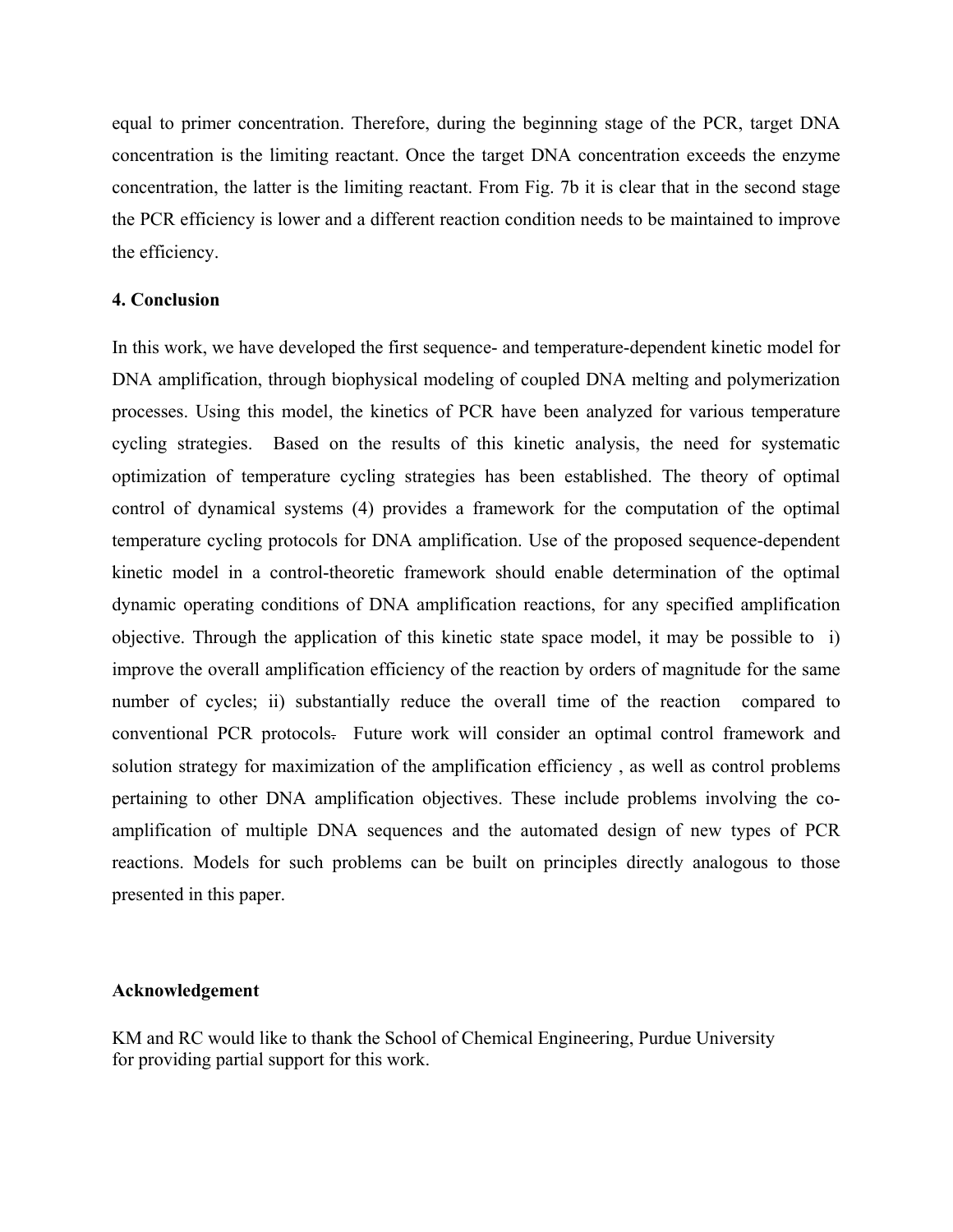# **Appendix**

# **A.1 PCR Reactions**

# **A.1.1. Melting**

$$
DNA \xleftarrow[k_{-m}]{k_m} S_1 + S_2
$$

# **A.1.2. Annealing**

$$
S_1 + P_1 \xleftarrow[k_1^1]{} S_1 P_1
$$
\n
$$
S_2 + P_2 \xleftarrow[k_2^2]{} S_2 P_2
$$
\n
$$
S_1 + S_2 \xleftarrow[k_m]{} DNA
$$

# **A.1.3. Enzyme Binding**

$$
S_1 P_1 + E \xleftarrow[k_{\neq}]{k_e} E.S_1 P_1
$$
  

$$
S_2 P_2 + E \xleftarrow[k_{\neq}]{k_e} E.S_2 P_2
$$

# **A.1.4. Extension**

$$
E.S_1P_1 + N \xleftarrow{k_n} [E.S_1P_1.N] \xrightarrow{k_{cat}} E.D_1^1 \xleftarrow{k_{-e}} E + D_1^1
$$
  
\n
$$
E.S_2P_2 + N \xleftarrow{k_n} [E.S_2P_2.N] \xrightarrow{k_{cat}} E.D_1^2 \xleftarrow{k_{-e}} E + D_1^2
$$
  
\n
$$
E.D_1^1 + N \xleftarrow{k_n} [E.D_1^1.N] \xrightarrow{k_{cat}} E.D_2^1 \xleftarrow{k_{-e}} E + D_2^1
$$
  
\n
$$
E.D_1^2 + N \xleftarrow{k_n} [E.D_1^2.N] \xleftarrow{k_{cat}} E.D_2^2 \xleftarrow{k_{-e}} E + D_2^1
$$
  
\n
$$
E.D_1^2 + N \xleftarrow{k_n} [E.D_1^2.N] \xleftarrow{k_{cat}} E.D_2^2 \xleftarrow{k_{-e}} E + D_2^2
$$

.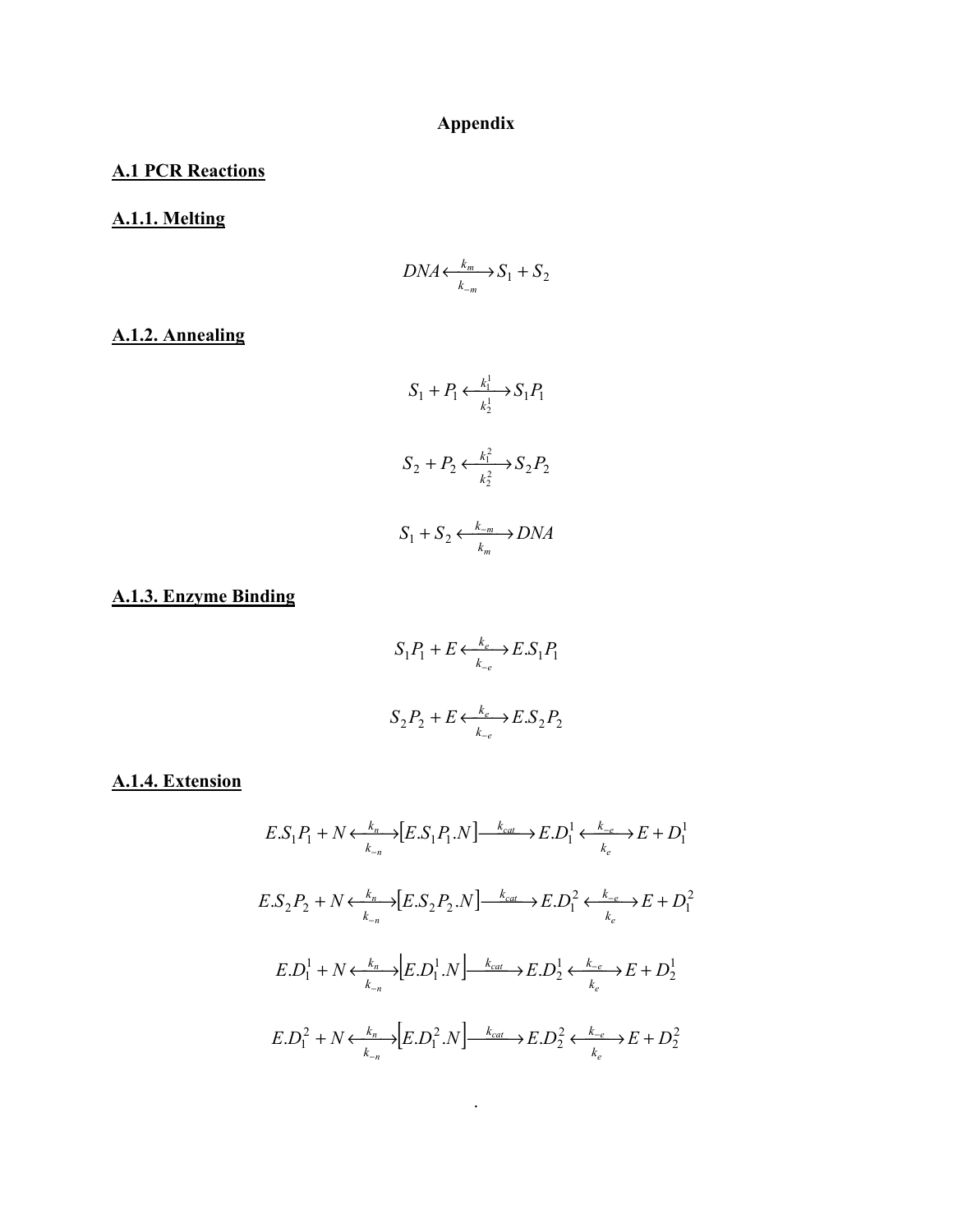$$
E.D_{n-1}^1 + N \xleftarrow[k_{-n}]{k_n} [E.D_{n-1}^1.N] \xrightarrow{k_{cat}} E.D_n^1 \xrightarrow{k_{cat}} E + DNA
$$
  

$$
E.D_{n-1}^2 + N \xleftarrow{k_n} [E.D_{n-1}^2.N] \xrightarrow{k_{cat}} E.D_n^2 \xrightarrow{k_{cat}} E + DNA
$$

 $\mathcal{L}^{\mathcal{L}}(\mathcal{L}^{\mathcal{L}})$  . The contribution of  $\mathcal{L}^{\mathcal{L}}(\mathcal{L}^{\mathcal{L}})$ 

. The second  $\mathcal{L}_\text{c}$  and  $\mathcal{L}_\text{c}$ 

# **A.2 Differential Equations for the PCR modeling.**

# **A.2.1. Melting**

$$
\frac{d}{dt}[DNA] = k_{-m}[S_1][S_2] - k_m[DNA]
$$

# **A.2.2. Annealing**

$$
\frac{d}{dt}[S_1P_1] = k_1^1[S_1][P_1] - k_2^1[S_1P_1] - k_e[E][S_1P_1] + k_{-e}[E.S_1P_1]
$$
\n
$$
\frac{d}{dt}[P_1] = -k_1^1[S_1][P_1] + k_2^1[S_1P_1]
$$
\n
$$
\frac{d}{dt}[S_2P_2] = k_1^2[S_2][P_2] - k_2^2[S_2P_2] - k_e[E][S_1P_1] + k_{-e}[E.S_1P_1]
$$
\n
$$
\frac{d}{dt}[P_2] = k_1^2[S_2][P_2] - k_2^2[S_2P_2]
$$
\n
$$
\frac{d}{dt}[S_1] = k_1^1[S_1][P_1] - k_2^1[S_1P_1] - k_1^*[S_1][S_2] + k_2^*[S_1S_2]
$$
\n
$$
\frac{d}{dt}[S_2] = k_1^2[S_2][P_2] - k_2^1[S_2P_2] - k_1^*[S_1][S_2] + k_2^*[S_1S_2]
$$
\n
$$
\frac{d}{dt}[DNA] = k_{-m}[S_1][S_2] - k_m[DNA]
$$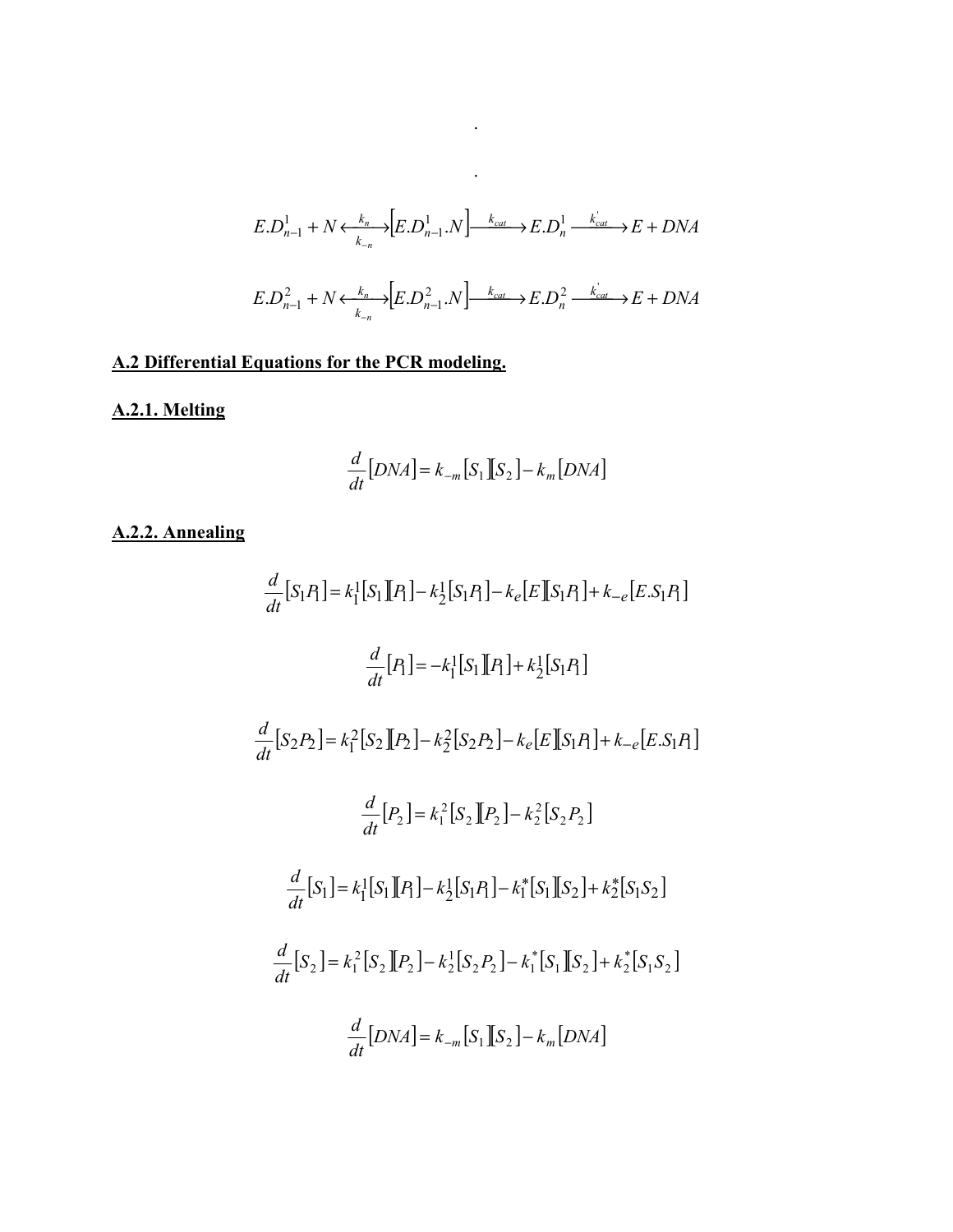# **A.2.3. Enzyme Binding and Extension**

$$
\frac{d}{dt}[E.S_1P_1] = k_e[E][S_1P_1] - k_{-e}[E.S_1P_1] - k_{cat}\frac{[E.S_1P_1][N]}{K_N}
$$
\n
$$
\frac{d}{dt}[E.S_2P_2] = k_e[E][S_2P_2] - k_{-e}[E.S_2P_2] - k_{cat}\frac{[E.S_2P_2][N]}{K_N}
$$
\n
$$
\frac{d}{dt}[E.T_i] = \frac{k_{cat}}{K_N}[N][E.T_{i-1}] - [E.T_i] - k_{-e}[E.T_i] + k_e[T_i][E]
$$
\n
$$
\frac{d}{dt}[T_i] = k_{-e}[E.T_i] - k_e[T_i][E]
$$
\n
$$
T_i = D_1^1, D_1^2, D_2^1, D_2^2, \dots, D_{n-1}^1, D_{n-1}^2
$$
\n
$$
\frac{d}{dt}[E.D_n^1] = \frac{k_{cat}}{K_N}[N][E.D_{n-1}^1] - k_{cat}^1[E.D_n^1]
$$
\n
$$
\frac{d}{dt}[E.D_n^2] = \frac{k_{cat}}{K_N}[N][E.D_{n-1}^2] - k_{cat}^1[E.D_n^2]
$$
\n
$$
\frac{d}{dt}[DNA] = k_{cat}\{E.D_n^1\} + [E.D_n^2]
$$
\n
$$
\frac{d}{dt}[N] = -\frac{k_{cat}}{K_N}[N]\left\{\sum_{T=S_1P_1}^{D_{n-1}^1}[E.T] + \sum_{T=S_2P_2}^{D_{n-1}^2}[E.T]\right\}
$$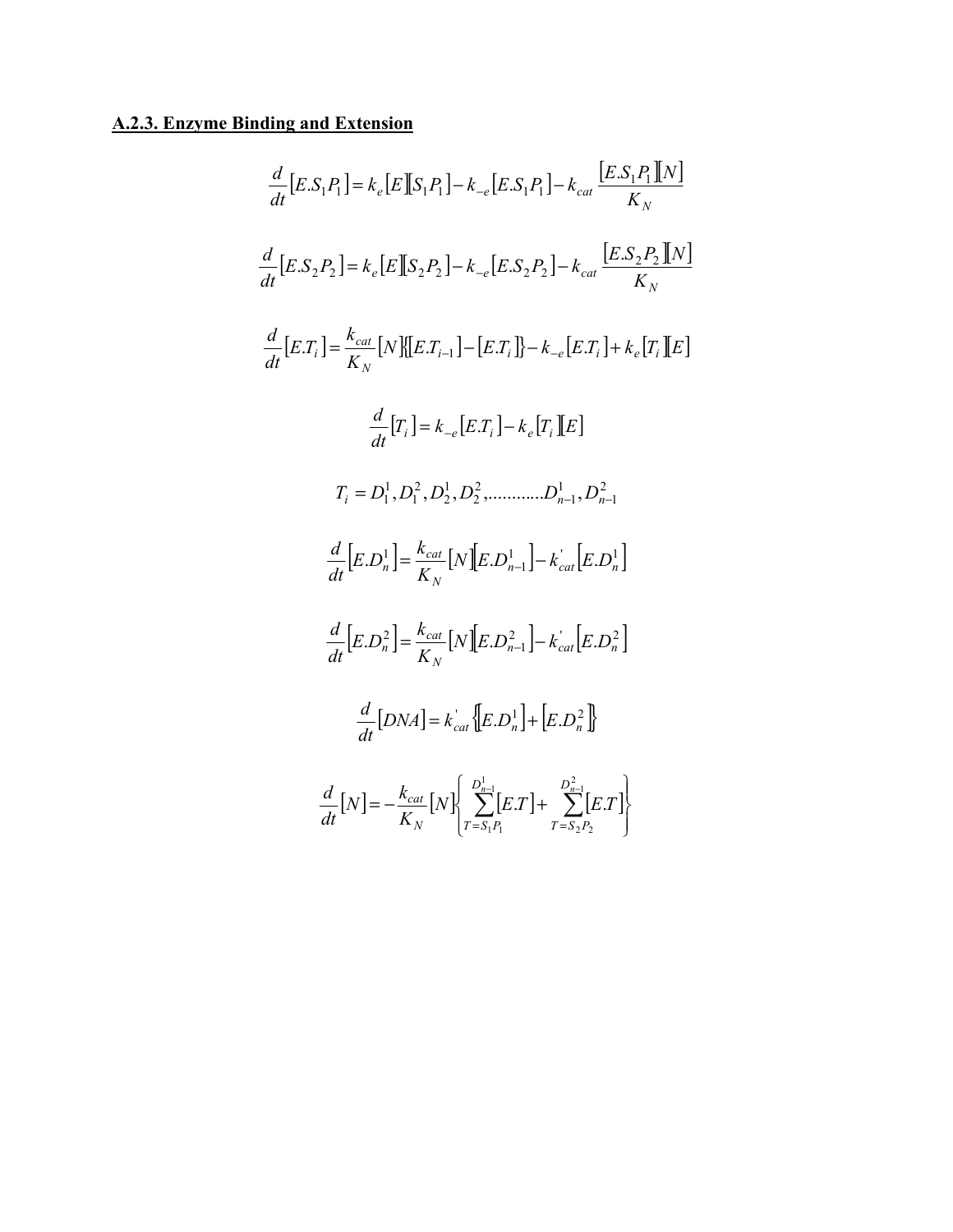

**Figure A1: Sequence and Temperature dependent PCR Model (Rate Constants)** 

### **References:**

- 1. Chakrabarti, R., and C. Schutt. 2001. The enhancement of pcr amplification by low molecular-weight sulfones. Gene. 274:2377-2381.
- 2. Chakrabarti, R., and C. Schutt. 2001. The enhancement of pcr amplification by low molecular weight amides. Nucleic Acids Research. 62:383-401.
- 3. Stengel, R. 1994. Optimal Control and Estimation. New York: Dover.
- 4. Skladny, H., D. Buchheidt, C. Baust, F. Krieg-Schneider, W. Seifarth, C. Leib-Mösch, and R. Hehlmann. 1999. Specific detection of Aspergillus species in blood and bronchoalveolar lavage samples of immunocompromised patients by two-step PCR. Journal of Clinical Microbiology, *37*(12), 3865-3871.
- 5. Rychlik, W., W. Spencer, and R. Rhoads. 1990. Optimization of the annealing temperature for dna amplification in vitro. Nucleic Acids Research. 18:6409-6412.
- 6. Stolovitzky, G., and G. Cecchi. 1996. Efficiency of dna replication in the polymerase chain reaction. Proceedings of National Academy of Sciences, USA. 93:12947-12952.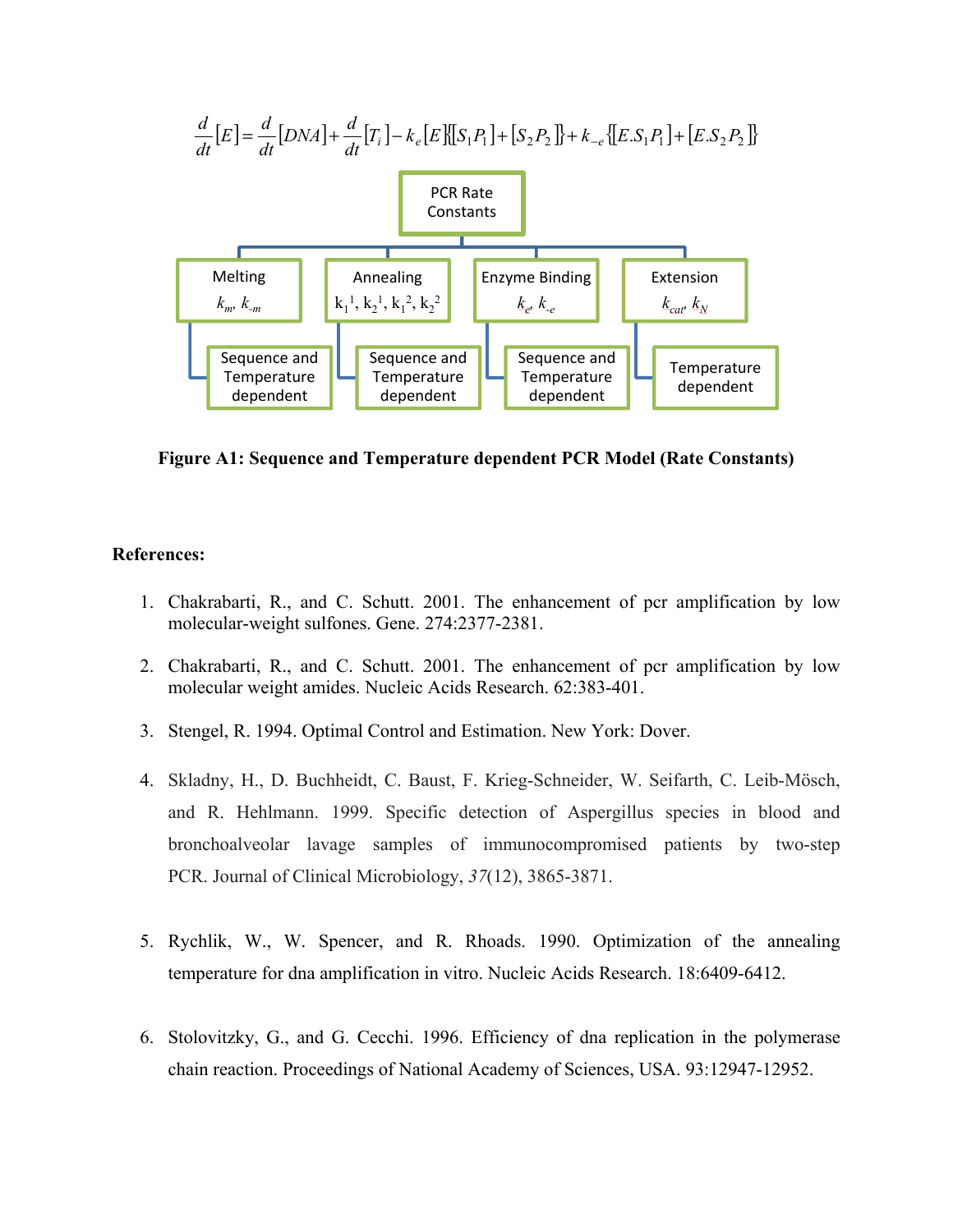- 7. Velikanov, M., and R. Kapral. 1999. Polymerase chain reaction: A markov process approach. Journal of Theoretical Biology. 201:239-249.
- 8. Yang, I., Y. Kim, J. Byun, and S. Park. 2005. Use of multiplex polymerase chain reactions to indicate the accuracy of the annealing temperature of thermal cycling. Analytical Biochemistry. 338:192-200.
- 9. Mehra, S., and W. Hu. 2005. A kinetic model of quantitative real time polymerase chain reaction. Biotechnology and Bioengineering. 91:848-860.
- 10. Hsu, J., S. Das, and S. Mohapatra. Polymerase chain reaction engineering. 1997. Biotechnology and Bioengineering. 55:359-366.
- 11. Gevertz, J., S. Dunn, and C. Roth. 2006. A mathematical model of real-time pcr kinetics. Biotechnology and Bioengineering. 92:346-366.
- 12. Lee, J., H. Lim, S. Yoo, B. Zhang, and T. Park. 2006. Simulation and real-time monitoring of polymerase chain reaction for its higher efficiency. Biochemical Engineering Journal. 29:109-118.
- 13. Griep, M., S. Whitney, M. Nelson, and H. Viljoen. 2006. Dna polymerase chain reaction: A model of error frequencies and extension rates. AIChE Journal. 52:384-392.
- 14. Data, K., and V. LiCata. 2003. Thermodynamics of the binding of thermus aquaticus dna polymerase to primed-template dna. Nucleic Acids Research. 31:5590-5597.
- 15. Hung, M., N. Arnheim, and M. Goodman. 1992. Extension of base mispairs by taq dna polymerase: implications for single nucleotide discrimination in pcr. Nucleic Acids Research. 20: 4567-4573.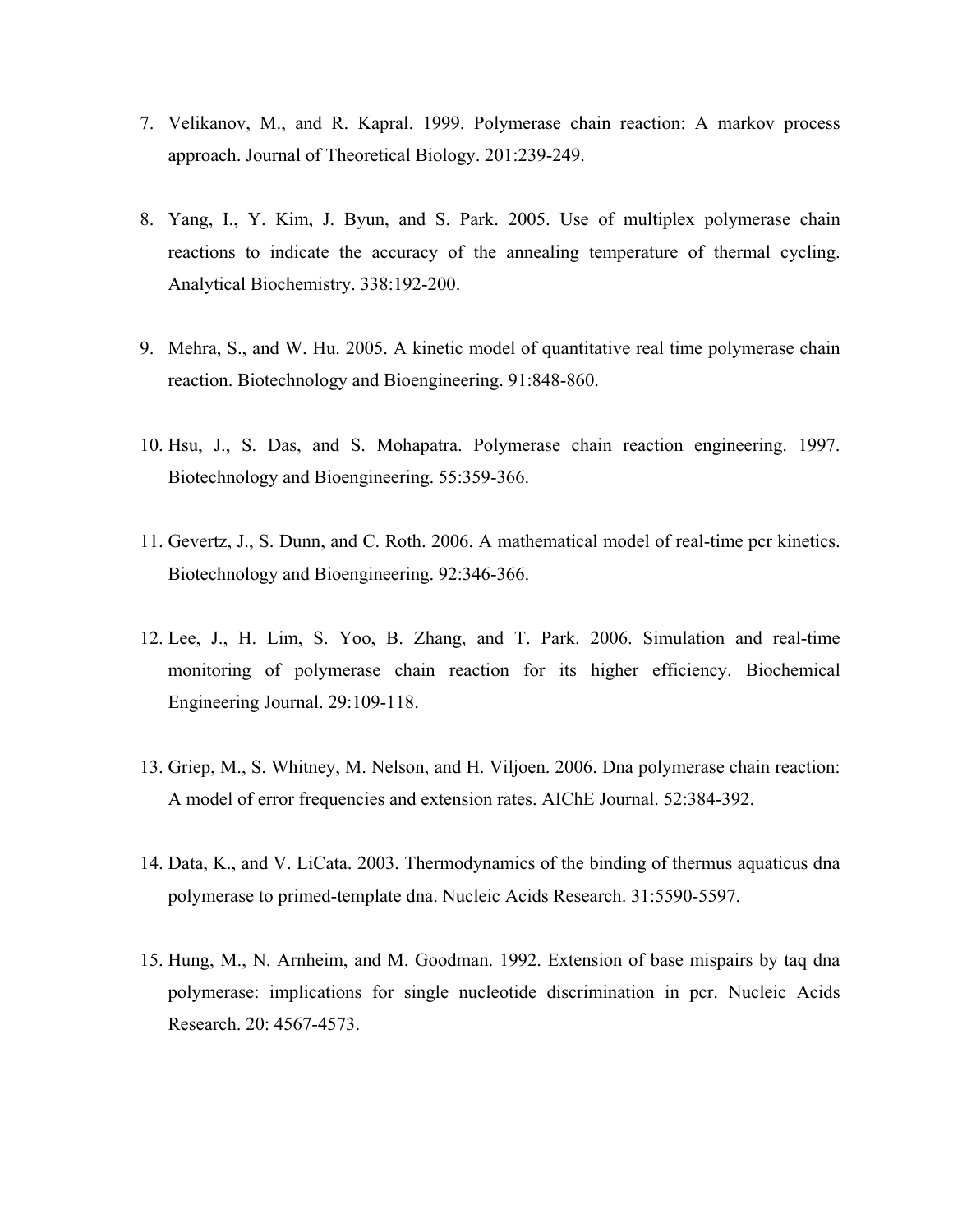- 16. Innis, M. A., K. Myambo, D. Gelfand, and M. Brow. 1988. Dna sequencing with thermus aquaticus dna polymerase anddirect sequencing of polymerase chain reactionamplified dna. Proceedings of National Academy of Sciences USA. 85:9436-9440.
- 17. Marimuthu, M., and R. Chakrabarti. 2014. Sequence-dependent oligonucleotide hybridization kinetics. Journal of Chemical Physics. Submitted.
- 18. Craig, M., D. Crothers, and P. Doty. 1971. Relaxation kinetics of dimer formation by self-complementary oligonucleotides. Journal of Molecular Biology. 62:383-401.
- 19. Porschke, D., and M. Eigen. 1971. Co-operative non-enzymic base recognition.iii. kinetics of the helix-coil transition of the oligoribouridylic-oligoriboadenylic acid system and of ligoriboadenylic acid alone at acidic ph. Journal of Molecular Biology. 62:361- 381.
- 20. Koehle, R., and N. Peyret. 2005. Thermodynamic properties of dna sequences:characteristic values for the human genome. Bioinformatics. 21:3333-3339.
- 21. Garel, T., and H. Orland. 2004. Generalized poland-scheraga model for dna hybridization. Biopolymers. 75:453-467.
- 22. Jost, D., and R. Everaers. 2009. A unified poland-scheraga model of oligo and polynucleotide dna melting: Salt effects and predictive power. Biophysical journal. 96:1056-106.
- 23. Richard, C., and A. J. Guttmann. 2004. Poland-scheraga models and the dna denaturation transition. Journal of statistical physics. 115:925-947.
- 24. Jin, L., L. Wang, H. Mamon, M. H. Kulke, R. Berbeco, and G. M. Makrigiorgos. Replacing PCR with COLD-PCR enriches variant DNA sequences and redefines the sensitivity of genetic testing. *Nature medicine* 14, no. 5 (2008): 579-584.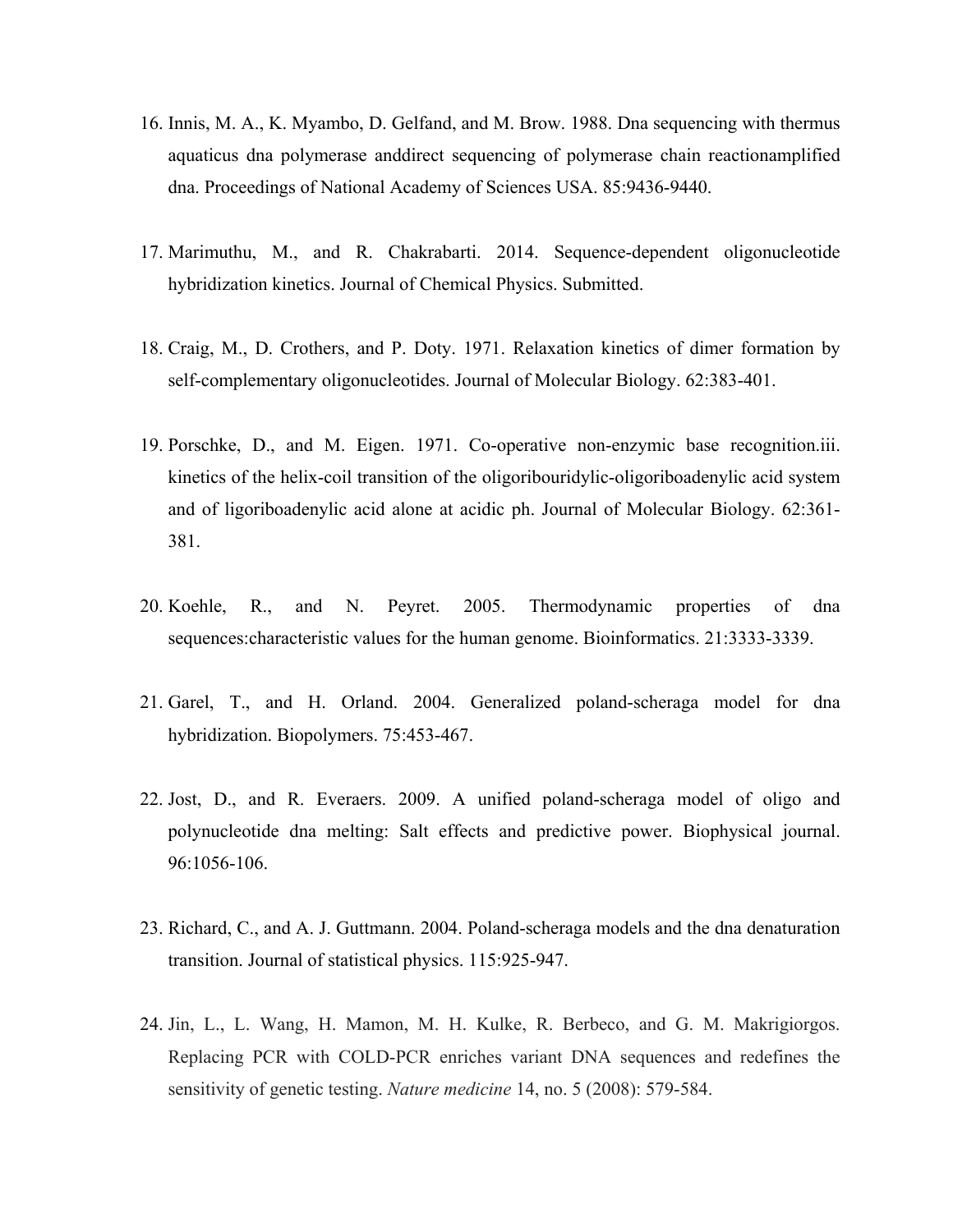- 25. Blake, R., and S. G. Delcourt. 1998. Thermal stability of dna. Nucleic acids research. 26:3323-3332.
- 26. Blake, R., J. Bizzaro, B. J.D, G. Day, S. Delcourt, J. Knowles, K. Marx, and J. Santalucia. 1999. Statistical thermodynamical simulation of polymeric dna melting with meltsim. Bioinformatics. 15: 370-375.
- 27. Dwight, Z., R. Palais, and C. T. Wittwer. 2011. umelt: prediction of high-resolution melting curves and dynamic melting profiles of pcr products in a rich web application. Bioinformatics. 27: 1019-1020.
- 28. Azbel, M. Y., Dna sequencing and melting curve. 1979. Proceedings of the National Academy of Sciences. 76:101-105.
- 29. Kuchta, R., V. Mizrahi, P. Benkovic, K. Johnson, and S. Benkovic. 1987. Kinetic mechanism of dna polymerase i (klenow). Biochemistry. 26:8410-8417.
- 30. Patel, S. S., I. Wong, and K. A. Johnson. 1991. Pre-steady-state kinetic analysis of processive dna replication including complete characterization of an exonucleasedeficient mutant. Biochemistry. 30:511-525.
- 31. Boosalis, M., J. Petruska, and M. Goodman. 1987. Dna polymerase insertion fidelity. The Journal of Biological Chemistry. 262:14689-14696.
- 32. Mendelman, L. V., J. Petruska, and M. F. Goodman. 1990. Base mispair extension kinetics. Comparison of dna polymerase alpha and reverse transcriptase. Journal of Biological Chemistry. 265:2338-2346.